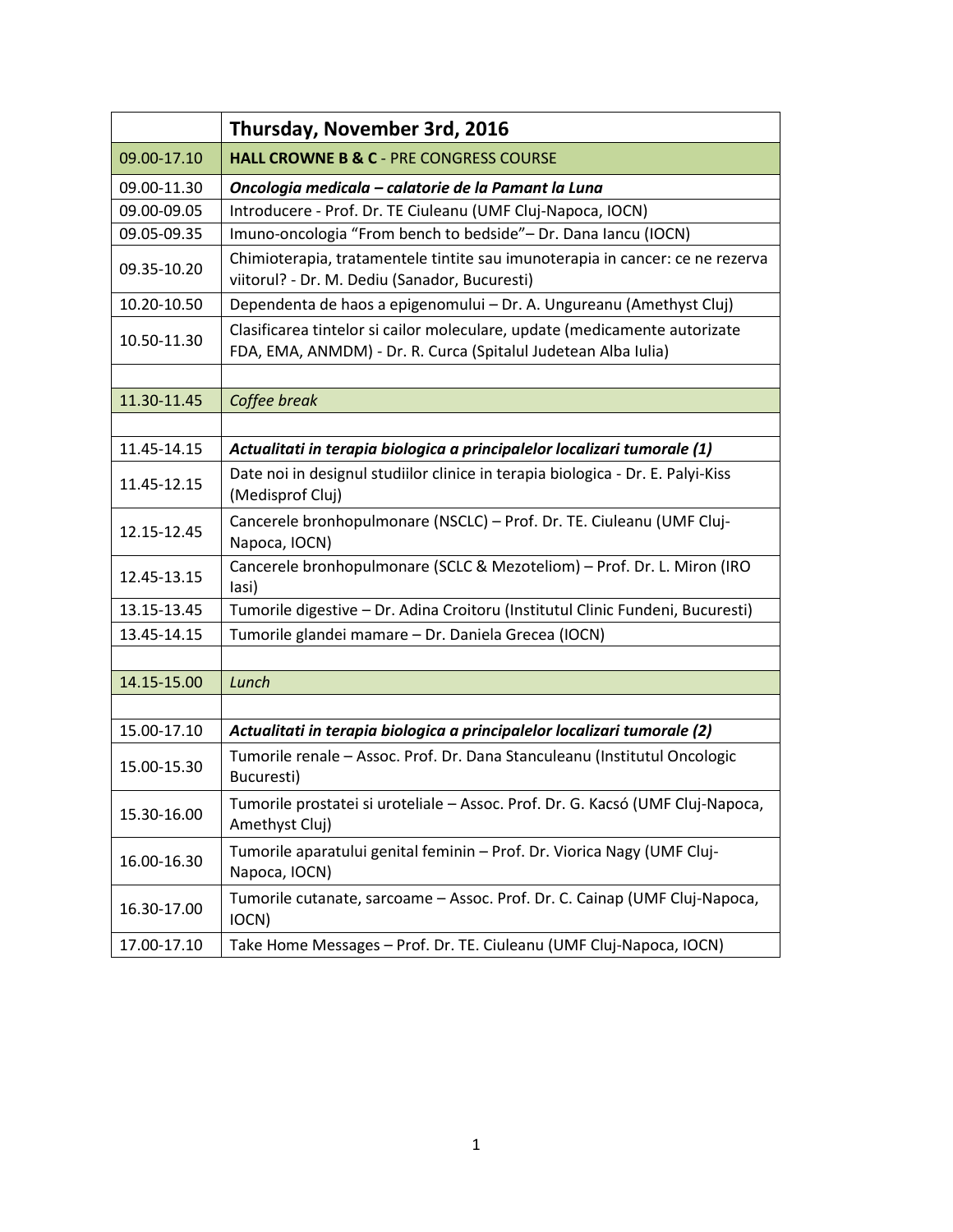|             | Thursday, November 3rd, 2016                                                                                                                                                                |
|-------------|---------------------------------------------------------------------------------------------------------------------------------------------------------------------------------------------|
| 08.00-13.30 | HALL MAGNOLIA 1 - Target volume delineation for the abdominal and pelvic<br>cancers. Couse Director: Assoc. Prof. Dr. Gabriel KACSO                                                         |
| 08.00-08.10 | Obiectivele cursului (Assoc. Prof. Dr. G.Kacsó)                                                                                                                                             |
| 08.10-08.30 | ICRU 83/ Relatia DVH-TCP/NTCP/Quantec - Dr. Renata Zahu                                                                                                                                     |
| 08.30-09.30 | Delimitarea volumelor tinta ganglionare/ principii - Dr. Renata Zahu                                                                                                                        |
| 09.30-10.30 | Volume tinta si organe critice in cancerele digestive sup - Assoc. Prof. Dr. G.<br>Kacsó                                                                                                    |
| 10.30-10-45 | Coffee break                                                                                                                                                                                |
|             |                                                                                                                                                                                             |
| 10.45-11.45 | Volume tinta si organe critice in cancerele digestive inferioare (Dr. R Zahu)                                                                                                               |
| 11.45-12.45 | Volume tinta si organe critice in cancerele ginecologice (Assoc. Prof. Dr.<br>G.Kacsó)                                                                                                      |
| 12.45-13.30 | Volume tinta si organe la risc in cancerele urologice (Assoc. Prof. Dr. G.Kacsó)                                                                                                            |
|             |                                                                                                                                                                                             |
| 13.30-14.00 | Lunch                                                                                                                                                                                       |
|             |                                                                                                                                                                                             |
|             | HALL B 15:00-18.40: RESIDENTS' AFTERNOON; Moderatori/ membrii juriului:<br>Prof. Dr. R. Anghel, Prof. Dr. V. Nagy, Prof. Dr. T. Ciuleanu                                                    |
| 15.00-15.10 | Radiation therapy technique as a prognostic factor in prostate cancer, Corina<br>lonescu                                                                                                    |
| 15.10-15.20 | Survival of breast cancer patients according to the presence or absence of<br>HER2, Ionescu Radu Mihai                                                                                      |
| 15.20-15.30 | Long-term oncological outcomes of patients with urinary bladder after<br>multimodality treatment, Fabiana Curea                                                                             |
| 15.30-15.40 | Is robotic surgery a superior alternative in the multimodality treatment of<br>advanced cervical cancer?, Cristina Orlov                                                                    |
| 15.40-15.50 | Assessment of clinical outcomes in glioblastoma multiforme patients treated<br>with intensity-modulated radiotherapy versus three-dimensional conformal<br>radiotherapy, Vanessa Moldoveanu |
| 15.50-16.00 | Clinical, paraclinical and histological considerations for the evolution of<br>malignant melanoma, Ana Zamfirescu                                                                           |
| 16.00-16.10 | Survival and tolerance to treatment of patients with testicular cancer, T. B.<br><b>Buta</b>                                                                                                |
| 16.10-16.20 | Perioperative approach in resectable gastric cancer, I. Botnariuc                                                                                                                           |
| 16.20-16.30 | Synchronous and metachronous tumors. What to expect?, Iulia Ristea                                                                                                                          |
| 16.30-16.40 | A retrospective observational study of melanoma patients treated in a single<br>institution between 2011 and 2016, I. Voica                                                                 |
| 16.40-17.00 | Coffee break                                                                                                                                                                                |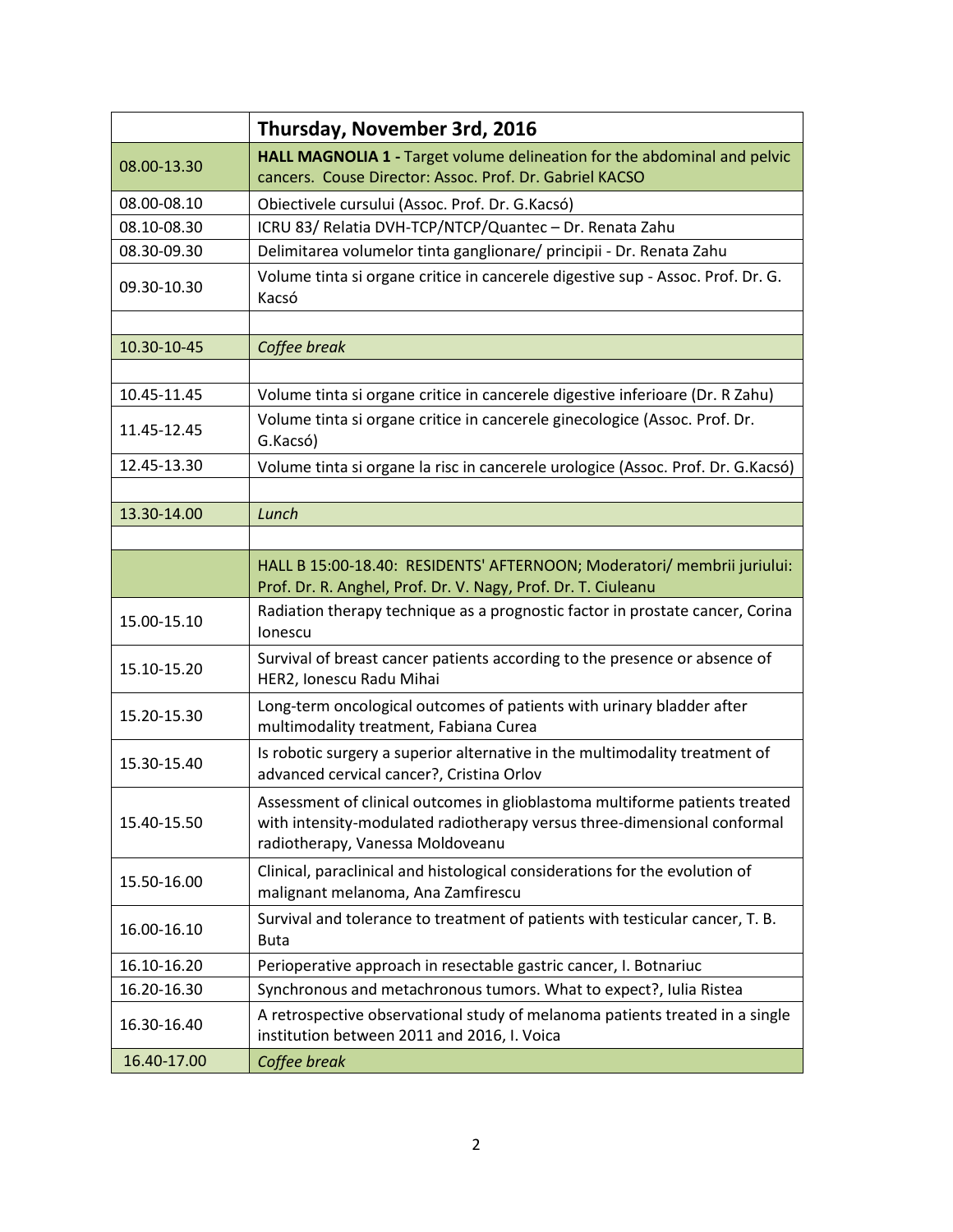| 17.00-17.10 | RISK ASSESSMENT OF DEVELOPING SECOND MALIGNANCIES AFTER LOW<br>AND MEDIUM DOSES OF 1131 TREATMENT IN PATIENTS WITH<br>DIFFERENTIATED THYROID CARCINOMA, Andra Piciu |
|-------------|---------------------------------------------------------------------------------------------------------------------------------------------------------------------|
| 17.10-17.20 | PARANEOPLASTIC PEMPHIGUS AS A FIRST SIGN OF A HYPOPHARYNX<br>SQUAMOUS CELL CARCINOMA Ana Maria Stefan                                                               |
| 17.20-17.30 | THE PROGNOSTIC AND PREDICTIVE VALUE OF SQUAMOUS CELL CARCINOMA<br>ANTIGEN IN LOCALLY ADVANCED CERVICAL CANCER, Ardelean Simona<br>Andreea                           |
| 17.30-17.40 | LOCO-REGIONAL ADVANCED CERVICAL CANCER, RADIOCHEMOTHERAPY,<br>SURGERY, STERILE PIECE, RELAPSED Mircia Alexandra Daniela                                             |
| 17.40-17.50 | THE IMPORTANCE OF A MULTIDISCIPLINARY TEAM IN RECTAL CANCER<br>MANAGEMENT Bochis Ovidiu Vasile                                                                      |
| 17.50-18.00 | THE ROLE OF ADJUVANT CHEMOTHERAPY IN THE TREATMENT OF<br>ENDOMETRIAL ADENOCARCINOMA Radulea Alexandra Maria                                                         |
| 18.00-18.10 | HISTOPATHOLOGY: FRIEND AND ENEMY OF MEDICAL ONCOLOGIST Vlad-<br>Adrian Afrăsânie                                                                                    |
| 18.10-18.20 | <b>CURRENT MANAGEMENT OF BRAIN TUMORS IN THE RADIOTHERAPY</b><br>DEPARTMENT OF IRO IASI Diana Tanase                                                                |
| 18.20-18.30 | CHITOSAN GOLD NANOPARTICLES WITH OR WITHOUT METFORMIN IN THE<br>TREATMENT OF GLIOBLASTOMA, Mihaela Aldea                                                            |
|             |                                                                                                                                                                     |
| 18.30-18.40 | Q&A - Discutii                                                                                                                                                      |
|             |                                                                                                                                                                     |
| 18.40-18.50 | Coffee break                                                                                                                                                        |
| 19.00-20.00 | General Assembly of GRROM (Grupul rezidentilor de Radioterapie si<br>Oncologie Medicala) Claudiu Hopirtean, Radu Vidra                                              |
|             | ORDINEA DE ZI: 1. RAPORT DE ACTIVITATE 2015-2016; 2. ALEGEREA NOULUI<br>COMITET DE CONDUCERE; 3. NOI PERSPECTIVE; 4. DISCUTII                                       |
|             | ESMO YOUNG ONCOLOGISTS CORNER - VESALIUS TALK Teresa Amaral si<br>Radu Vidra                                                                                        |

**HALL A1** ATELIERE PRACTICE de conturaj (cazuri clinice) - on line, asistate de Medic & Fizician (Prof. Dr. Nagy Viorica, Conf. Dr. Cernea Valentin, Sef. lcr. Coza Ovidiu, Sef. lcr. Fekete Zsolt, Dr. Muntean Alina, Dr. Zahu Renata, Dr. Dana Cernea, Fiz. Dan Dordai, Fiz. Noemi Schultes, Fiz. Andreea Eva, Fiz. Diana Trandafir, Fiz. Mihai Suditu, Fiz. Raducu Popa)

Digestiv inferior

Gine

Digestiv superior

Uro-oncologie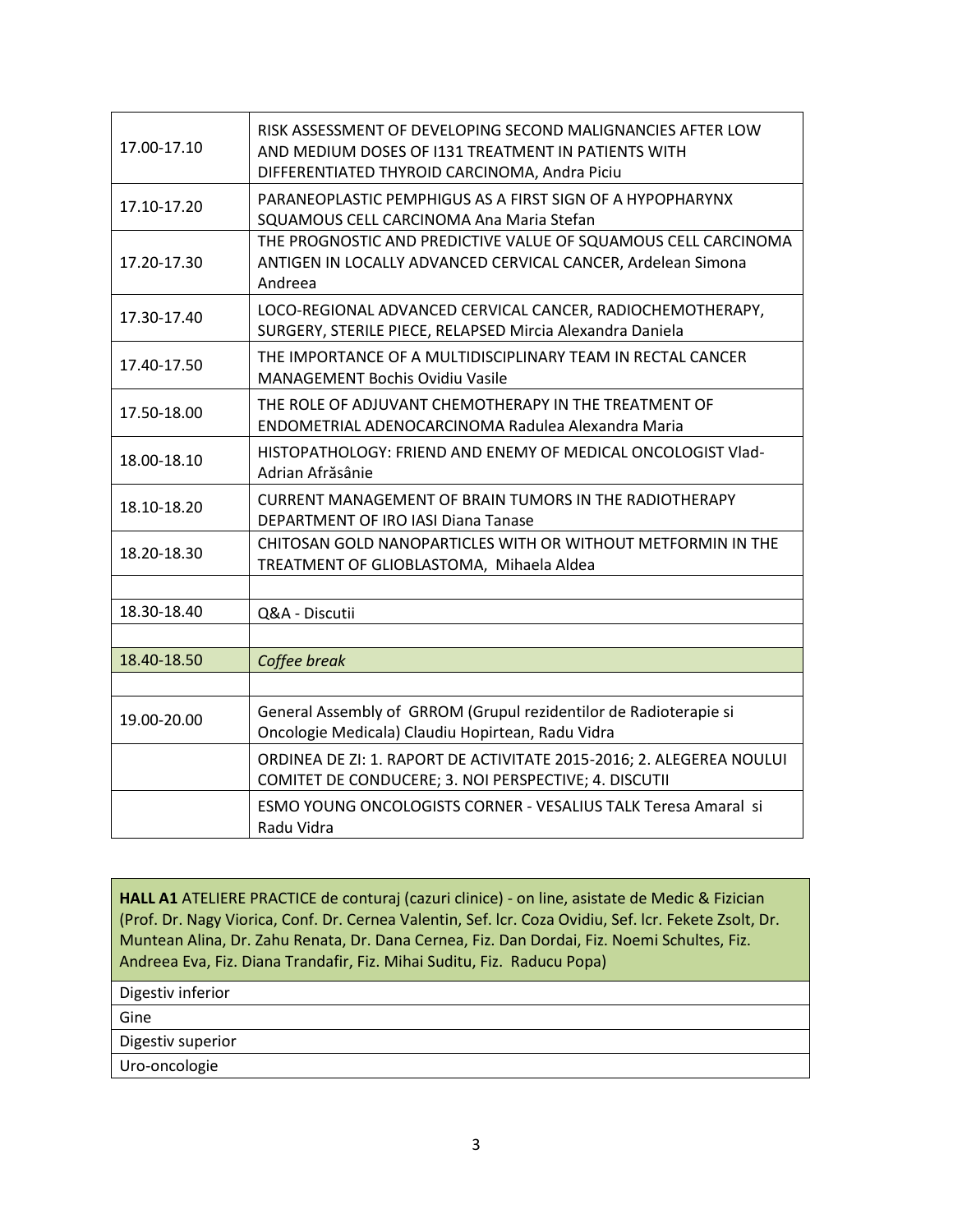|             | <b>THURSDAY, November 3rd, 2016</b>                                                                                            |
|-------------|--------------------------------------------------------------------------------------------------------------------------------|
| 12.30-18.30 | HALL CROWNE A - Bayer Symposium - Ridicand stacheta in CHC                                                                     |
| 12.30-12.50 | Lunch for participants                                                                                                         |
|             |                                                                                                                                |
|             | Partea I (2 h)                                                                                                                 |
|             | Moderatori Liana Gheorghe, Ioana Lupescu                                                                                       |
| 12.50-13.10 | Introducere, date epidemiologice in CHC - dr. Liana Gheorghe                                                                   |
| 13.10-13.30 | Impactul noilor terapii antivirale asupra riscului CHC - dr. Speranta Iacob                                                    |
| 13.30-13.50 | Screeningul si supravegherea in CHC - cine, cum, cand? - dr. Liana Gheorghe                                                    |
| 13.50-14.10 | Rolul biomarkerilor in diagnosticul HCC - dr. Razvan Cerban                                                                    |
| 14.10-14.30 | Diagnosticul imagistic si recomandari in evaluarea CT si IRM a CHC - dr. Ioana<br>Lupescu                                      |
| 14.30-14.50 | Rolul examenului histopatologic in diagnosticul CHC: cum putem creste<br>acuratetea? - dr. Mona Dumbrava                       |
|             |                                                                                                                                |
| 14:50-15:10 | Coffee break                                                                                                                   |
|             |                                                                                                                                |
|             | Partea a II-a (2h)                                                                                                             |
|             | Moderatori Adina Croitoru, Irinel Popescu                                                                                      |
| 15.10-15.25 | Stadializarea CHC: impactul asupra managementului si prognosticului - dr. Ioana<br>Luca                                        |
| 15.25-15.55 | Analiza sistematica a terapiilor locoregionale in CHC - dr. Mugur Grasu                                                        |
| 15.55-16.25 | Chirurgia curativa a CHC: rezectia, radioablatia si transplantul hepatic - dr. Irinel<br>Popescu, dr. Doina Hrehoreț           |
| 16.25-16.40 | Supravietuirea indelungata si calitatea vietii cu sorafenib -profilul pacientului,<br>factori predictivi - dr. Iulia Gramaticu |
| 16.40-17.00 | Terapiile moleculare in CHC - dr. Adina Croitoru                                                                               |
|             |                                                                                                                                |
| 17.00-17.15 | Coffee break                                                                                                                   |
|             |                                                                                                                                |
|             | Partea a III-a (1h)                                                                                                            |
|             | Moderatori Lectorii invitati                                                                                                   |
| 17.15-17.30 | Prezentare caz clinic I - dr. Florina Buica                                                                                    |
| 17.30-17.45 | Prezentare caz clinic II - dr. Ioana Dinu                                                                                      |
| 17.45-18.00 | Prezentare caz clinic III                                                                                                      |
| 18.00-18.15 | Prezentare caz clinic IV                                                                                                       |
|             |                                                                                                                                |
| 18.15-18.30 | Concluzii                                                                                                                      |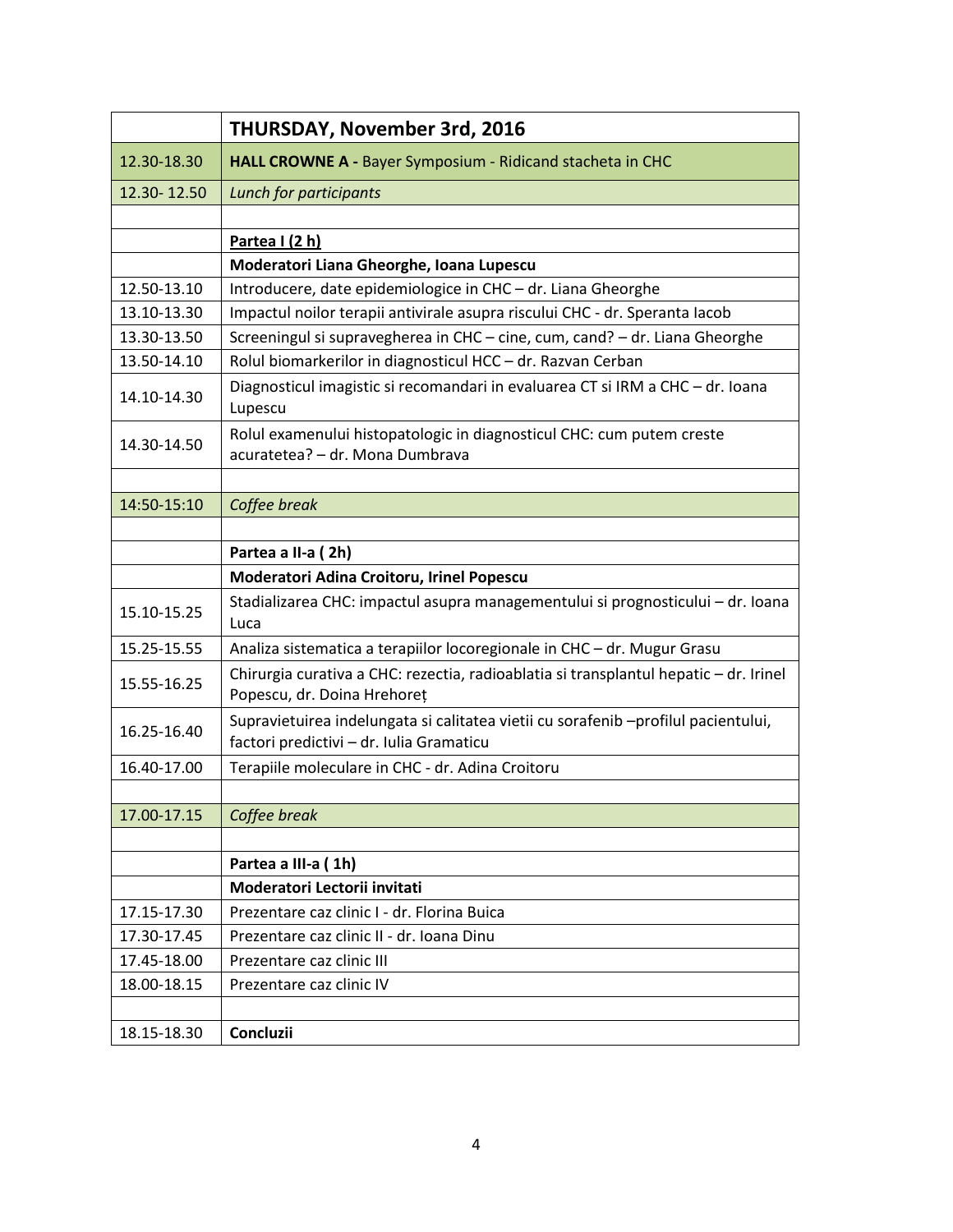|             | Thursday, November 3rd, 2016                                                                                                                               |
|-------------|------------------------------------------------------------------------------------------------------------------------------------------------------------|
| 08.30-17.30 | <b>HALL MAGNOLIA 2 - Workshop IAEA</b>                                                                                                                     |
| 09.00-17.30 | National Training Course on acceptance and commissioning of<br>radiotherapy equipment.<br>Practical approach for LINAC based equipment (3DCRT, IMRT, VMAT) |
| 08.30-09.00 | Registration                                                                                                                                               |
| 09.00-09.45 | Introduction and welcome Prof. Dr. Rodica Anghel, PhD Mihai Dumitrache                                                                                     |
| 09.00-09.45 | The transition from 2D to 3D and to IMRT - rationale and critical elements,<br><b>PhD Eduard Gershkevitsh</b>                                              |
| 09.45-10.30 | The perspective of the National Regulatory Body CNCAN                                                                                                      |
|             |                                                                                                                                                            |
| 10.30-11.00 | Coffee break                                                                                                                                               |
|             |                                                                                                                                                            |
| 11.00-12.00 | Linear accelerators for RT and acceptance tests - an overview, PhD Nuria<br>Jornet                                                                         |
| 12.00-13.00 | Commissioning tests of a LINAC (I), PhD Maria Mania Aspradakis                                                                                             |
|             |                                                                                                                                                            |
| 13.00-14.00 | Lunch                                                                                                                                                      |
|             |                                                                                                                                                            |
| 14.00-15.00 | Commissioning tests of a LINAC (II), PhD Maria Mania Aspradakis                                                                                            |
| 15.00-15.45 | QA and QC of R&V systems, PhD Eduard Gershkevitsh                                                                                                          |
|             |                                                                                                                                                            |
| 15.45-16.00 | Coffee break                                                                                                                                               |
|             |                                                                                                                                                            |
| 16.00-17.00 | Commissioning and QA of Imaging equipment in RT, PhD Eduard<br>Gershkevitsh                                                                                |
| 17.00-17.30 | Vendor session - the medical physicist perspective PTW                                                                                                     |

|             | <b>FRIDAY, November 4th, 2016</b>                                                                                         |
|-------------|---------------------------------------------------------------------------------------------------------------------------|
| 09.00-09.30 | HALL CROWNE B & C - (all) Opening                                                                                         |
|             | Ministry of Health                                                                                                        |
|             | President of National Health House                                                                                        |
|             | <b>CNCAN</b> representative                                                                                               |
|             | President of SRR                                                                                                          |
|             | President of SRROM                                                                                                        |
|             |                                                                                                                           |
| 09.30-11.15 | <b>KEYNOTE LECTURES</b><br><b>HALL A <math>\text{(all)}</math></b>                                                        |
|             | GYNECOLOGICAL CANCERS - Moderators: Assoc. Prof. Dr. Eniu D (RO), Prof. Dr. Nagy<br>V (RO), Assoc. Prof. Stanculeanu D/RO |
| 09.30-10.00 | State of the art: SURGERY (Assoc. Prof. Dr. Rancea A/RO)                                                                  |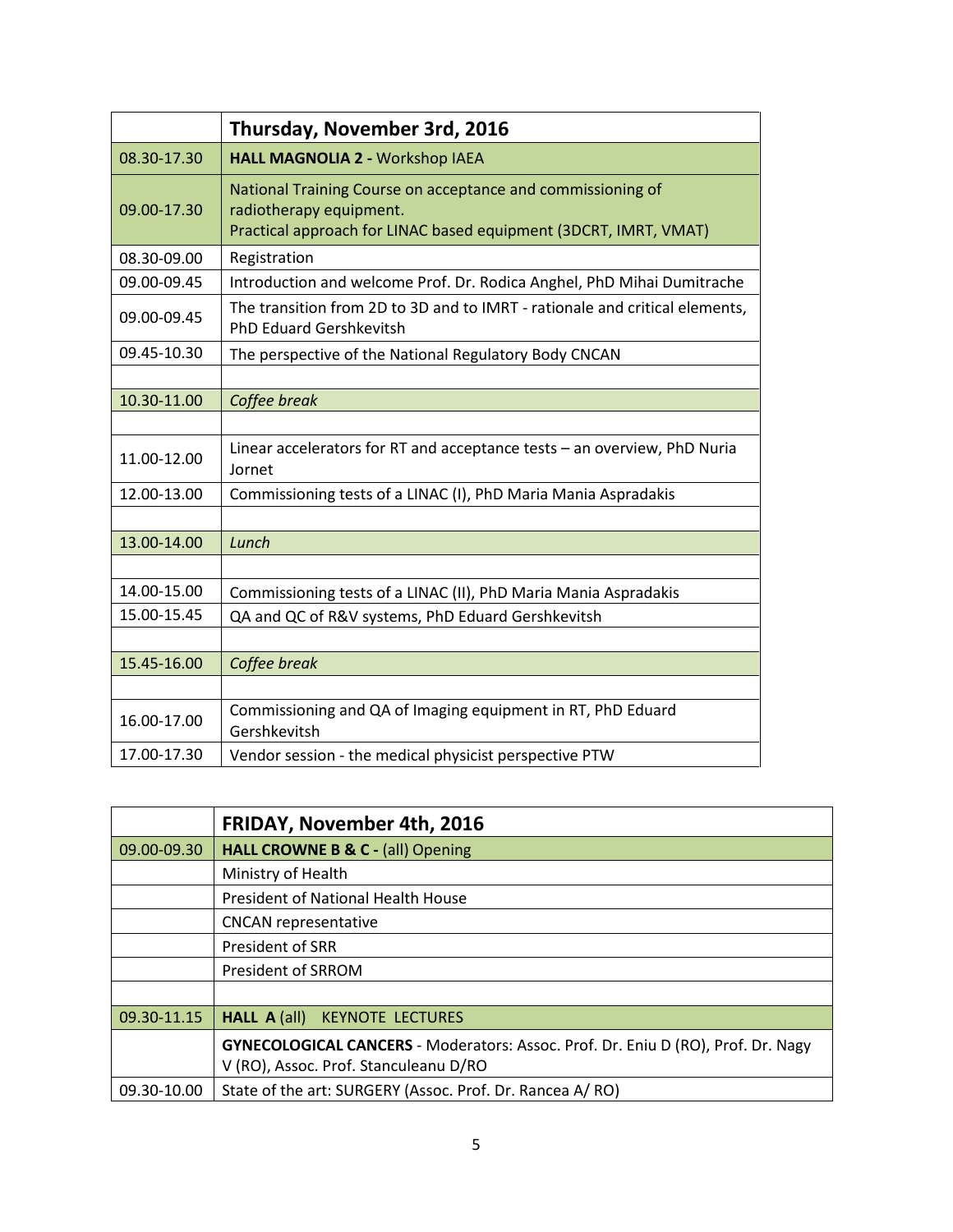| 10.00-10.30 | State of the art: RT (Assoc. Prof. Dr. Coza O/ RO)                                                                                                                                   |
|-------------|--------------------------------------------------------------------------------------------------------------------------------------------------------------------------------------|
| 10.30-11.00 | State of the art: Systemic therapy (Prof. Dr. Nagy V/RO)                                                                                                                             |
| 11.00-11.15 | <b>Discussions</b>                                                                                                                                                                   |
|             |                                                                                                                                                                                      |
| 11.15-11.30 | Coffee break                                                                                                                                                                         |
|             |                                                                                                                                                                                      |
| 11.30-13.00 | 11.30-13.00 Astra Zeneca Lynparza - Cancerul ovarian intr-o noua era a terapiei tintite                                                                                              |
|             | 11.30<br>Welcome - Bianca Diamandopol AZ                                                                                                                                             |
|             | 11.35<br>AZ oncology commintment - Radu Rasinar AZ                                                                                                                                   |
|             | Symposium Opening - Prof. Dr. Tudor Ciuleanu<br>11.45                                                                                                                                |
|             | Ovarian Cancer - a "Glocal" problem - Dr. Stefan Curescu<br>11.50                                                                                                                    |
|             | 12.00<br>BRCA testing: From risk assessment to targeted treatment - Prof. Dr. Tudor<br>Ciuleanu                                                                                      |
|             | 12.20<br>PARP inhibition - the future in ovarian cancer treatment - Dr. Dragos Median                                                                                                |
|             | New standard targeted therapy in ovarian cancer - Dr. Dana Stanculeanu<br>12.30                                                                                                      |
|             | 12.50<br>From synthetic lethality concept to clinical practice - Prof. Dr. Lucian Miron                                                                                              |
|             | Event closing - Prof. Dr. Tudor Ciuleanu<br>13.00                                                                                                                                    |
|             |                                                                                                                                                                                      |
| 13.00-14.00 | Lunch                                                                                                                                                                                |
|             |                                                                                                                                                                                      |
| 14.00-16.15 | <b>UROLOGIC CANCERS/ KEYNOTE LECTURES - Moderators: Assoc. Prof. Dr. G. Gluck</b><br>(RO); Prof. Dr. A. Martinez (USA), Dr. Cebotaru C (RO)                                          |
| 14.00-14.30 | State of the art: SURGERY (Prof. Dr. I. Coman/RO)                                                                                                                                    |
| 14.30-15.00 | State of the art: BRACHYTHERAPY (Prof. Dr. A. Martinez/ USA)                                                                                                                         |
| 15.00-15.30 | State of the art: RADIOTHERAPY (Prof. Dr. R. Galalae/D)                                                                                                                              |
| 15.30-16.00 | State of the art: SYSTEMIC THERAPY (Assoc. Prof. Dr. Kacsó/ RO)                                                                                                                      |
| 16.00-16.15 | <b>Discussions</b>                                                                                                                                                                   |
|             |                                                                                                                                                                                      |
| 16.15-16.30 | Coffee break                                                                                                                                                                         |
|             |                                                                                                                                                                                      |
| 16.30-17.45 | Original presentations - Moderators: Prof. Dr. Coman I (RO), Prof. Dr. Miron L (RO),<br>Dr. Burz C (RO)                                                                              |
|             | A rare case of primary mediastinal germ cell tumor (Dr. Chira R/ RO)                                                                                                                 |
|             | Intraoperative radiation therapy - looking back to 4 years of experience at University<br>Hospital in Bern, Switzerland (Dr. Ionescu C/ CH)                                          |
|             | The efficacy of palliative pelvic radiotherapy- the experience of radiotherapy<br>department, "Sf. Ap. Andrei" Emergency clinical hospital Galati (Assoc. Prof. Dr.<br>Rebegea L/RO) |
|             | The psychological assistance of the prostate cancer patients (Dr. Hetea O/RO)                                                                                                        |
|             | PRO's (patient reported outcomes) in prostate cancer treatment (Dr. Manolescu V/<br>RO)                                                                                              |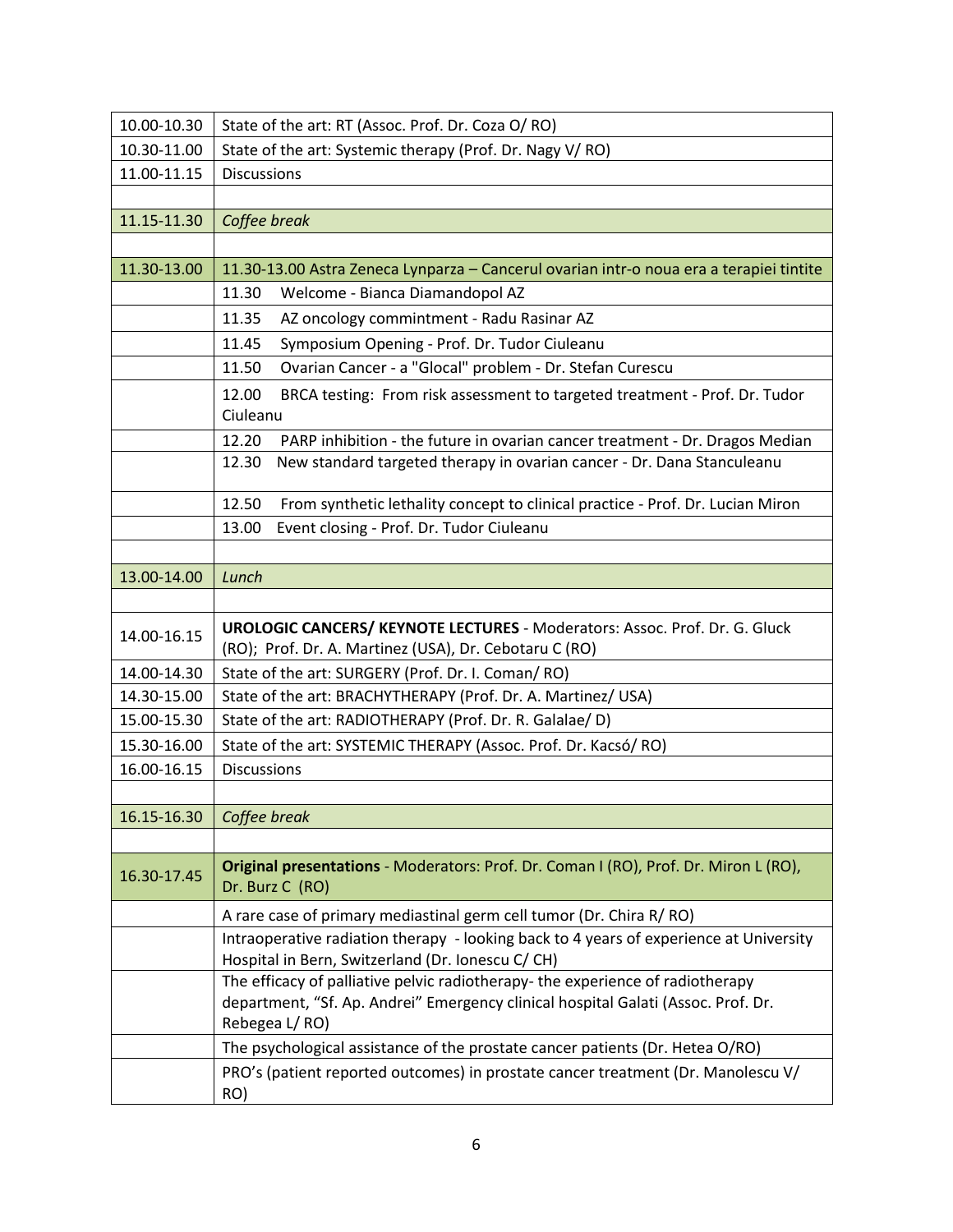|             | Acute toxicity of IMRT versus 3DCRT for post-prostatectomy irradiation (Dr. Bunta O/<br>RO)                                                         |
|-------------|-----------------------------------------------------------------------------------------------------------------------------------------------------|
|             |                                                                                                                                                     |
| 17.45-19.15 | PELVIABDOMINAL TUMORS - Other hystologies/ SARCOMAS - Moderators: Prof. Dr.<br>Anghel R (RO), Prof. Dr. Brodowicz (A), Assoc. Prof. Dr. Eniu D (RO) |
|             | State of the art: Radiation therapy in retroperitoneal sarcomas - Prof. Dr. Anghel R                                                                |
| 17.45-18.15 | (RO)                                                                                                                                                |
| 18.15-18.45 | State of the art: SYSTEMIC THERAPY GIST and NET - Conf. Dr. Gales L (RO)                                                                            |
| 18.45-19.15 | State of the art: SYSTEMIC THERAPY Abdominal Soft tissue sarcoma - Prof. Dr. Thomas<br>Brodowicz (A)                                                |
| 19.15-19.30 | <b>Discussions</b>                                                                                                                                  |
|             |                                                                                                                                                     |
| 19.15-20.15 | <b>SRR General Assembly</b>                                                                                                                         |
|             |                                                                                                                                                     |
| 20.30-22.00 | <b>Dinner</b>                                                                                                                                       |

|             | <b>FRIDAY, November 4th, 2016</b>                                                                                                                                   |
|-------------|---------------------------------------------------------------------------------------------------------------------------------------------------------------------|
| 09.30-11.15 | <b>HALL CROWNE A - Pharma/ Companies Symposia</b>                                                                                                                   |
|             |                                                                                                                                                                     |
| 09.30-09.40 | Caris Media Symposium (Dr. Kenneth Russel)                                                                                                                          |
| 09.40-10.20 | Boehringer Symposium - Afatinib in spotlights (Dr. Mircea Dediu)                                                                                                    |
| 10.20-10.50 | Neolife Symposium - Stereotactical radiotherapy in lung cancer (Prof. Dr. Ufuk<br>Abacioglu)                                                                        |
| 10.50-11.20 | ICCO Medical Symposium - Radiotherapy in urological Cancer - Update 2016                                                                                            |
|             |                                                                                                                                                                     |
| 11.15-11.30 | Coffee break                                                                                                                                                        |
|             |                                                                                                                                                                     |
| 11.30-12.00 | Hall B Multidisciplinary tumor board - Assoc. Prof. Dr. Rancea A. (RO), Prof. Dr. Nagy V<br>(RO), Assoc. Prof. Dr. Coza O./RO                                       |
| 12.00-13.00 | Hall B Original presentations - Moderators: Dr. Ordeanu C. (RO), Dr Curca (RO), Dr Zahu<br>(RO)                                                                     |
| 12.00-12.10 | Long term outcome, clinical, serological and pathological prognostic factors in 110<br>patients with epithelial ovarian cancer (Prof. Dr. Anghel R/RO)              |
| 12.10-12.20 | Shifting from open to laparoscopic surgery in gynecological cancers (Dr. Eniu D/RO)                                                                                 |
| 12.20-12.30 | Interstitial brachytherapy in locally advanced cervical cancer, the Amethyst Cluj<br>preliminary results (Dr. Sipos A/RO)                                           |
| 12.30-12.40 | Implementing image-guided brachytherapy for cervix cancer: our dosimetric data<br>comparative analysis and clinical impact literature review (Dr. Georgescu M.T/RO) |
| 12.40-12.50 | Dosimetric comparison of bone marrow-sparing vmat radiotherapy versus<br>conventional technique for treatment of cervical cancer (Dr. Zahu R/RO)                    |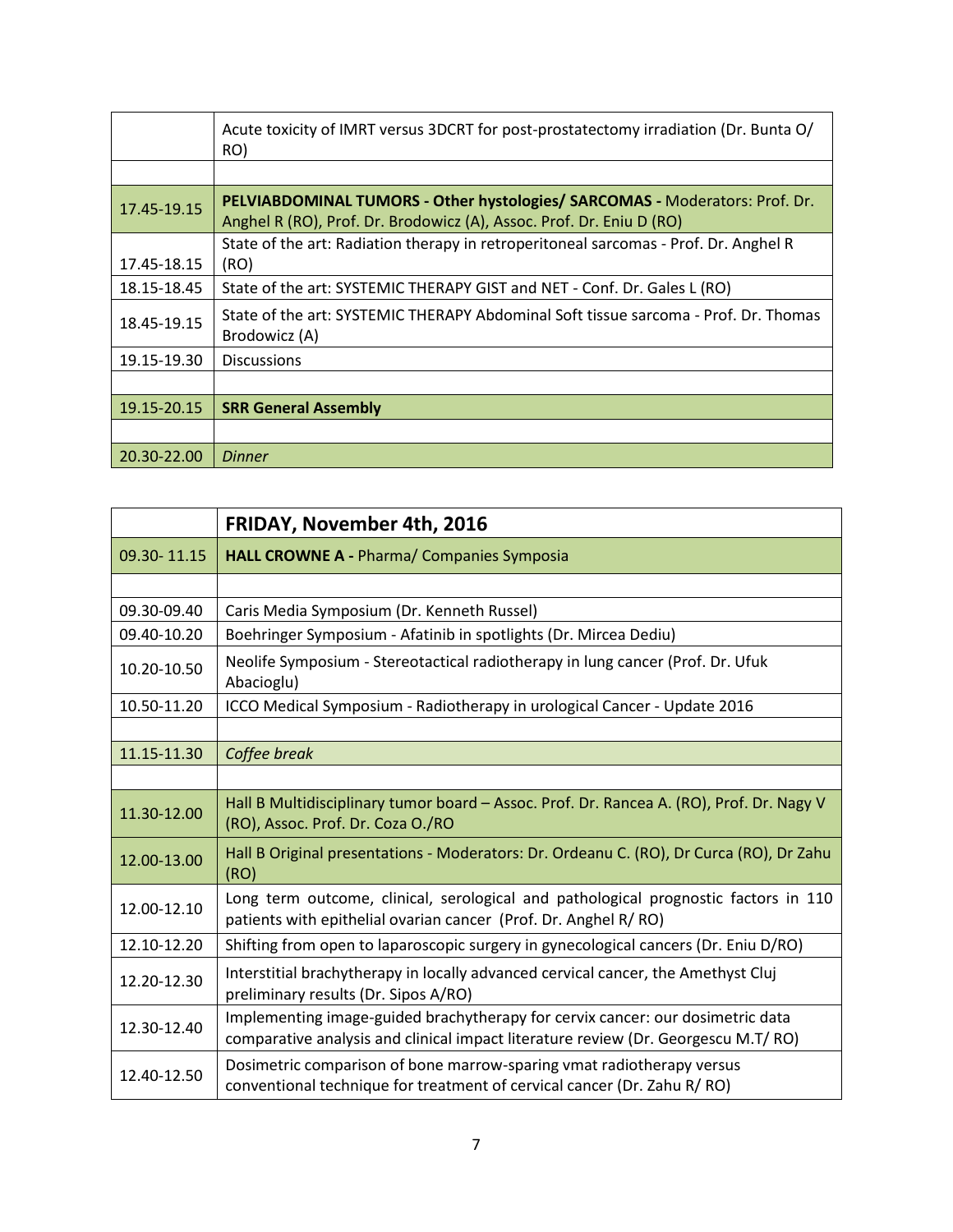| 12.50-13.00 | Reactive oxygen species in patients with ovarian adenocarcinoma treated with<br>platinum based Chemotherapy (Trifanescu O/RO)                                                                                                                                                                                                                                                |
|-------------|------------------------------------------------------------------------------------------------------------------------------------------------------------------------------------------------------------------------------------------------------------------------------------------------------------------------------------------------------------------------------|
| 13.00-13.15 | MALIGNANT GESTATIONAL TROPHOBLASTIC NEOPLASIA IN FEMALE ADOLESCENTS<br>(Monica Desiree Dragomir/RO)                                                                                                                                                                                                                                                                          |
|             |                                                                                                                                                                                                                                                                                                                                                                              |
| 13.15-14.00 | Lunch                                                                                                                                                                                                                                                                                                                                                                        |
|             |                                                                                                                                                                                                                                                                                                                                                                              |
| 14.00-16.15 | HALL CROWNE A - Pharma/ Companies Symposia                                                                                                                                                                                                                                                                                                                                   |
| 14.00-14.30 | Roche Symposium - Original and Biosimilar Monoclonal Antibodies: particularities in<br>their licensing and use (Prof. Dr. Yoseph Caraco)                                                                                                                                                                                                                                     |
| 14.30-15.30 | Sanofi Symposium - Aflibercept, capcana pentru factori angiogenici multipli, (Prof. Dr.<br>Tudor Ciuleanu, I.O.C.N.); Locul și momentul chimioterapiei în tratamentul cancerului<br>de prostată (Conf. Dr. Laurentia Gales, I.O.B.); The CMS classification: ready for daily<br>clinical practice? (Teresa Macarulla, MD, PhD Vall d'Hebrón Unversity Hospital<br>Barcelona) |
| 15.30-16.10 | Boehringer Symposium - Updates in the Setting of EGFR Mutant NSCLC (Prof. Dr. Tudor<br>Ciuleanu)                                                                                                                                                                                                                                                                             |
|             |                                                                                                                                                                                                                                                                                                                                                                              |
| 16.15-16.30 | Coffee break                                                                                                                                                                                                                                                                                                                                                                 |
|             |                                                                                                                                                                                                                                                                                                                                                                              |
| 16.30-18.30 | HALL CROWNE A - Pharma/ Companies Symposia                                                                                                                                                                                                                                                                                                                                   |
| 16.30-17.00 | Novartis Symposium (Dr. Mircea Dediu, Dr. Cebotaru Cristina)                                                                                                                                                                                                                                                                                                                 |
| 17.00-17.30 | Roche Symposium - Challenging in mCRC- treatment approaches (Dr. Chiara Cremolini)                                                                                                                                                                                                                                                                                           |
| 17.30-18.00 | BMS Symposium (Prof. Dr. Tudor Ciuleanu)                                                                                                                                                                                                                                                                                                                                     |
| 18.00-18.20 | Neolife Symposium - When to stop sustaining treatment and how to manage the<br>remaning time (Prof. Dr. Micaela Berkowitz)                                                                                                                                                                                                                                                   |
| 18.20-18.50 | Eli Lilly Symposium - Controverse in tratamentul cancerului pulmonar (Dr. Razvan<br>Curca, Dr. Serban Negru, moderator: Dr. Laura Mazilu)                                                                                                                                                                                                                                    |
|             |                                                                                                                                                                                                                                                                                                                                                                              |
| 19.00-20.30 | <b>HALL CROWNE A - SRROM General Assembly</b>                                                                                                                                                                                                                                                                                                                                |
|             | Report on 2016 activity                                                                                                                                                                                                                                                                                                                                                      |
|             | <b>New Board Elections</b>                                                                                                                                                                                                                                                                                                                                                   |
|             |                                                                                                                                                                                                                                                                                                                                                                              |
| 20.30-22.00 | <b>Dinner</b>                                                                                                                                                                                                                                                                                                                                                                |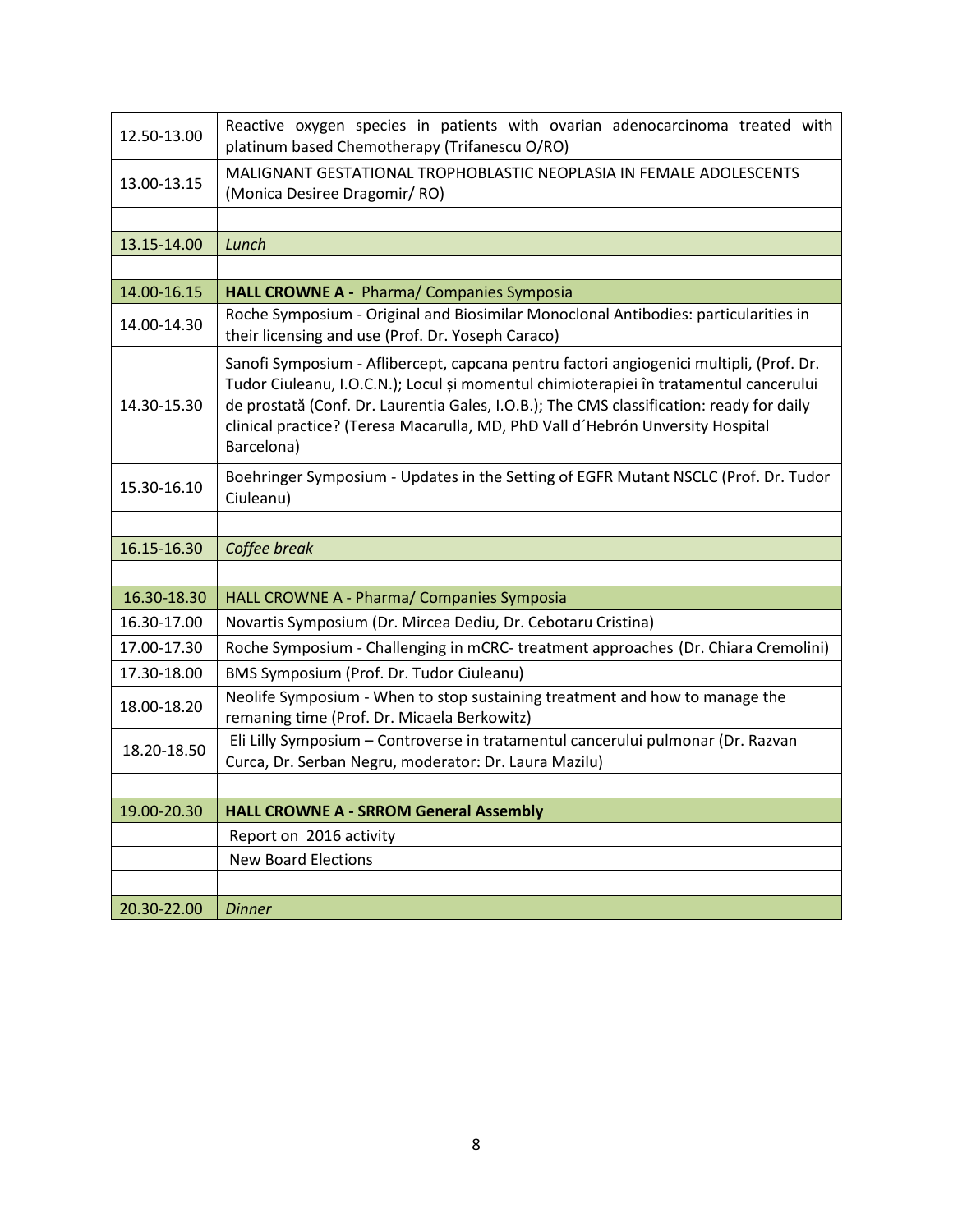|             | <b>FRIDAY, November 4th, 2016</b>                                                                                                                                            |
|-------------|------------------------------------------------------------------------------------------------------------------------------------------------------------------------------|
| 09.00-17.30 | <b>HALL MAGNOLIA 2 - Workshop IAEA</b>                                                                                                                                       |
| 09.00-17.30 | HALL MAGNOLIA 2 - National Training Course on acceptance and<br>commissioning of radiotherapy equipment.<br>Practical approach for LINAC based equipment (3DCRT, IMRT, VMAT) |
|             |                                                                                                                                                                              |
| 09.00-09.45 | Dosimetry - basic concepts, Prof Dr. Octavian Duliu                                                                                                                          |
| 09.45-10.30 | Uncertainties and action levels, PhD Nuria Jornet                                                                                                                            |
| 10.30-11.00 | Coffee break                                                                                                                                                                 |
|             |                                                                                                                                                                              |
| 11.00-12.00 | Calibration of photons and electrons - dosimetry codes of practice, PhD<br>Maria Mania Aspradakis                                                                            |
| 12.00-13.00 | Detectors for measurements - best choice for the, PhD Nuria Jornet                                                                                                           |
|             |                                                                                                                                                                              |
| 13.00-14.00 | Lunch                                                                                                                                                                        |
|             |                                                                                                                                                                              |
| 14.00-15.00 | Non-standard beams: small fields, out-of-field dose for TPS, PhD Maria<br>Mania Aspradakis                                                                                   |
| 15.00-15.45 | Phantoms, PhD Maria Mania Aspradakis                                                                                                                                         |
|             |                                                                                                                                                                              |
| 15.45-16.00 | Coffee break                                                                                                                                                                 |
|             |                                                                                                                                                                              |
| 16.00-17.00 | Accidental exposures in radiotherapy related to TPS and lessons learned.<br>IAEA activity in QA in RT, PhD Eduard Gershkevitsh                                               |
| 17.00-17.30 | Vendor session - the medical physicist perspective<br><b>SUN NUCLEAR</b>                                                                                                     |

|             | <b>FRIDAY, November 4th, 2016</b>                                                                                                                            |
|-------------|--------------------------------------------------------------------------------------------------------------------------------------------------------------|
| 09.00-13.00 | HALL MOLDOVA Departamentul de cercetare - Noi biomolecule cu rol de markeri<br>utilizate in diagnosticul si monitorizarea eficientei tratamentului in cancer |
|             | Markeri moleculari in cancerul colo-rectal, Dr. Mirela Dumitru, Dr. Liliana Puiu, Dr.<br>S. Cinca                                                            |
|             | Rolul CTC in procesul de metastazare, Dr. Daniela Fratila                                                                                                    |
|             | Metaloproteinazele in angiogeneza, progresia si metastazarea tumorala, Dr.<br>Daniela Glavan                                                                 |
|             | Colangiocarcinomul uman versul colangiocarcinomul murin transplantabil, Dr.<br>Valentina Negoita                                                             |
|             | Caracterizarea biochimica a hepatomului experimental RS-1, Dr. Maria Iuliana<br>Gruia                                                                        |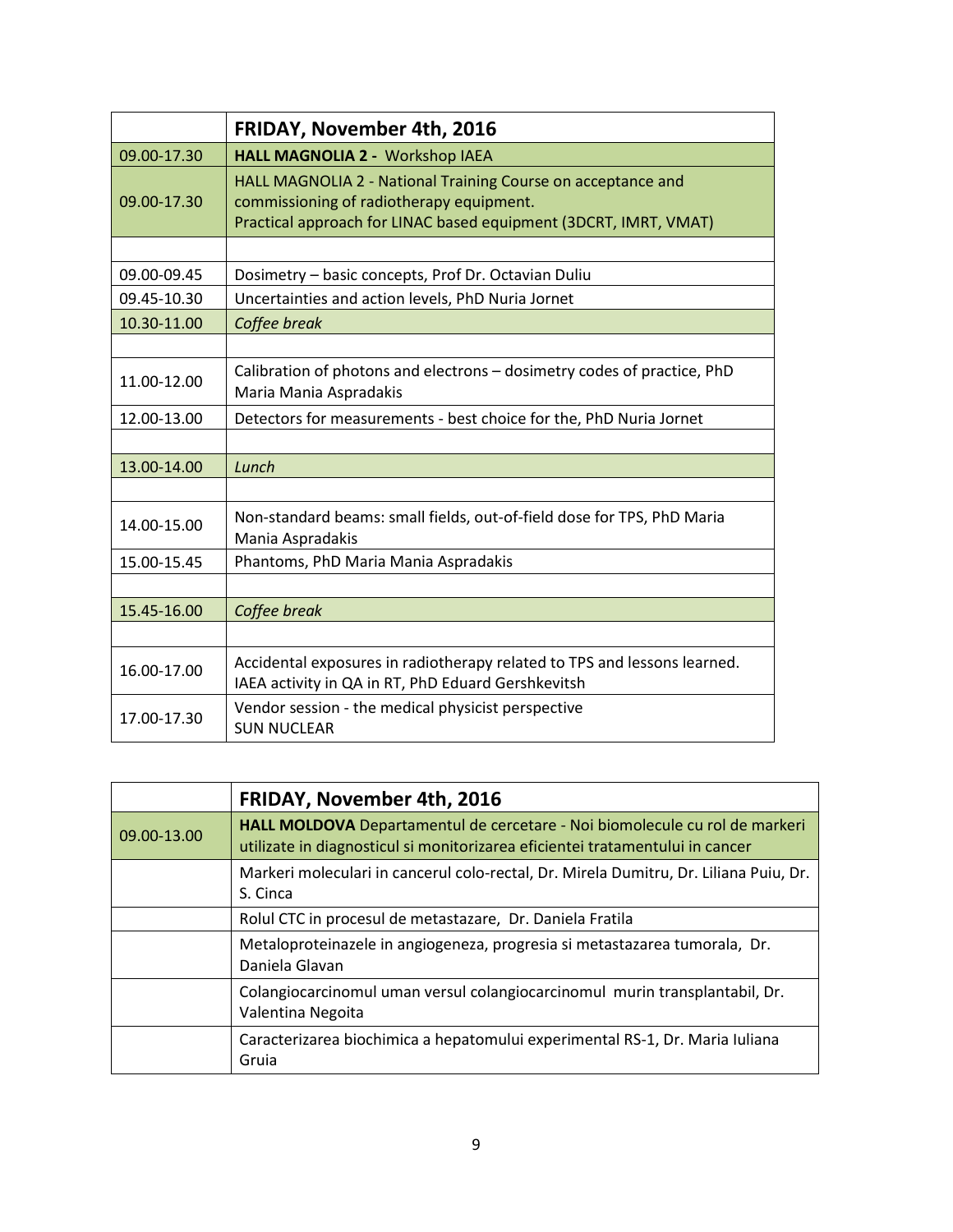|             | Utilizarea imunocitochimiei in diagnosticul tumorilor hepatice la animalele de<br>experienta, Dr. Ana Maria Coman                                                                       |
|-------------|-----------------------------------------------------------------------------------------------------------------------------------------------------------------------------------------|
|             | Cresterea indicelui therapeutic al citostaticelor cu potential fotodinamic pozitiv<br>prin metode neconventionale de chimioterapie fotostimulata, Dr. R. Fumarel                        |
|             |                                                                                                                                                                                         |
| 13.00-14.00 | Lunch                                                                                                                                                                                   |
|             |                                                                                                                                                                                         |
| 14.00-17.00 | <b>HALL MOLDOVA</b> Departamentul de cercetare: Work-shop                                                                                                                               |
|             | Rolul RMN in diagnosticul tumorilor solide                                                                                                                                              |
|             | Prezentare proiect RO19.11. "Imbunatatirea serviciilor acordate in domeniul<br>hematologiei si oncologiei pediatrice in Romania, prin achizitia de bunuri si lucrari<br>de specialitate |

|             | <b>FRIDAY, November 4th, 2016</b>                                        |
|-------------|--------------------------------------------------------------------------|
| 14.00-17.45 | <b>HALL MAGNOLIA 1 - ASISTENTI MEDICALI</b>                              |
| 14.00-16.15 | Curs precongres - Dr. Xenia Bacinschi                                    |
|             |                                                                          |
| 16.15-16.30 | Coffee break                                                             |
|             |                                                                          |
| 16.30-17.45 | Moderator: Dumitrascu Giliola                                            |
| 16.30-16.40 | Asistentul medical – profesionistul sanatatii; Autor: Joian Mihaela,     |
|             | Coautori: Gais Stela, Akin Rodica                                        |
| 16.40-16.50 | Clasificarea cancerului dupa tipul histologic; Autor: Zamfir Vera,       |
|             | Coautori: Dumitrache Ana Maria, Bortea Ionela Loredana                   |
| 16.50-17.00 | Tratamentul Imfoamelor cutanate primare; Autor: Iagar Maria, Albu        |
|             | Maria, Fecioru Mariana, Chelu Florenta                                   |
| 17.00-17.10 | Cancerul tiroidian; Autor: Ionescu Ioana                                 |
| 17.10-17.20 | Neoplasmul hemibaza limba biopsiat; Autor: Nae Ana, Coautori: Nae        |
|             | Florenina Cristina, Florea Cristina Eliza                                |
| 17.20-17.30 | Indicatiile extractiilor dentare in chimioterapie; Autor: Neacsa Mirela, |
|             | Birladeanu Cristina, Goleanu Mihaela                                     |
| 17.30-17.45 | Transfuzia sanguina intr-un sistem "bolnav"; Autor: Buflea Mihaela,      |
|             | Coautori: Erezeanu Mariana, Dragu Gina                                   |

|                   | <b>SATURDAY, November 5th, 2016</b>                                                                        |
|-------------------|------------------------------------------------------------------------------------------------------------|
| $ 08.00 - 09.00 $ | HALL CROWNE B & C - KEYNOTE LECTURES - Moderators: Prof. Dr. Ciuleanu (RO),<br>Assoc. Prof. Dr. Kacsó (RO) |
|                   | Prof. Dr. Anca Grosu (Germany) Imaging in targeted radiotherapy                                            |
|                   | Prof. Dr. C. Zielinski (Austria) Immuno-therapy in Oncology                                                |
|                   |                                                                                                            |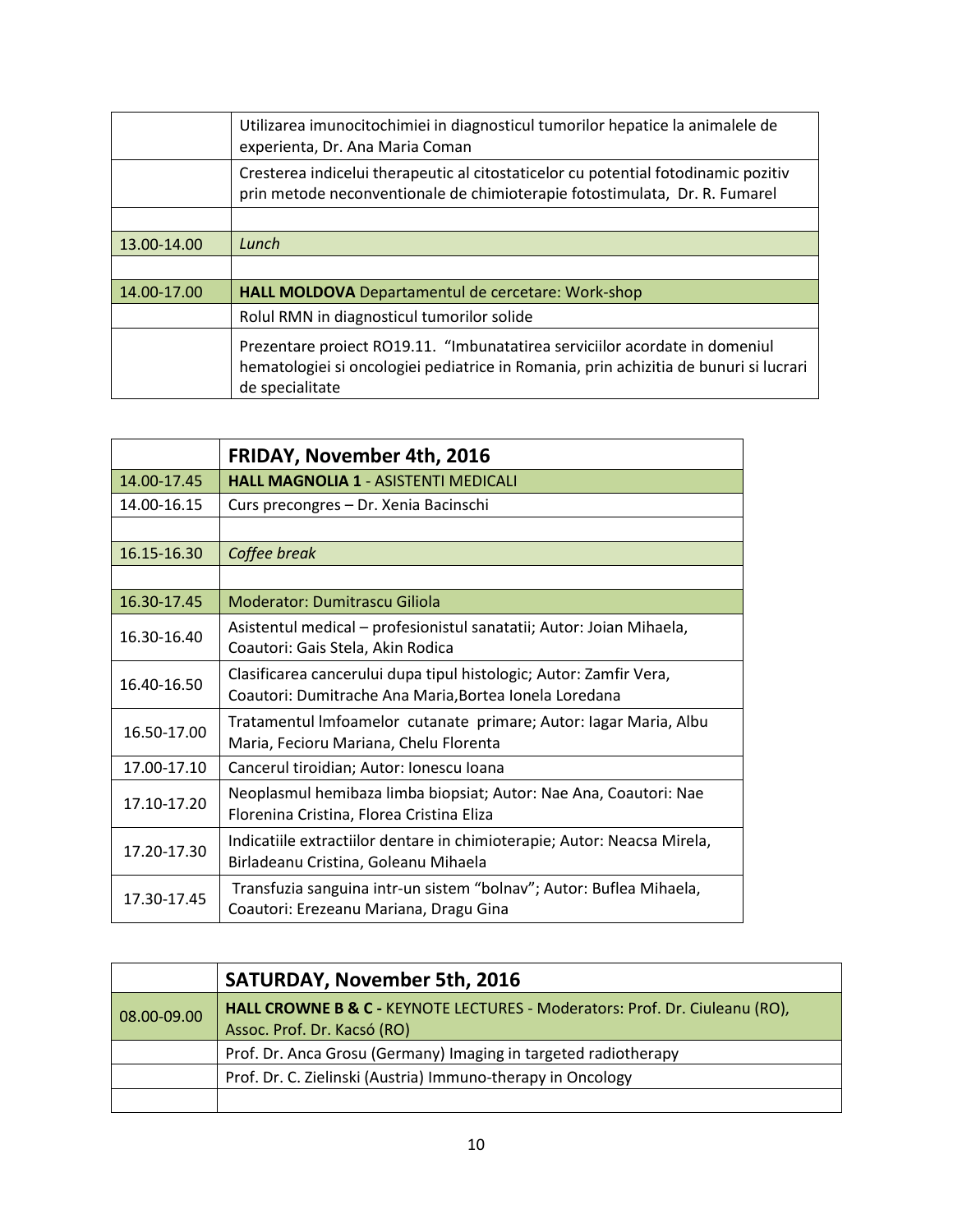| 09.00-11.15       | LOWER GASTROINTESTINAL CANCERS (colo-rectal, anal). Keynote lectures<br>Moderators: Prof. Dr. Chiricuta C/RO, Assoc. Prof. Dr. Rancea A/RO, Dr. Banu E/RO                        |
|-------------------|----------------------------------------------------------------------------------------------------------------------------------------------------------------------------------|
| 09.00-09.30       | State of the art: Surgery (Assoc. Prof. Dr. Eniu D/RO)                                                                                                                           |
| 09.30-10.00       | State of the art: Radiotherapy (Dr. Fekete Z/RO)                                                                                                                                 |
| 10.00-10.30       | State of the art: Systemic therapy (Dr. Croitoru A/RO)                                                                                                                           |
| 10.30-10.45       | State of the art: Interventional Oncology - focus on intraperitoneal chemotherapy (Dr.<br>Moldovan B RO)                                                                         |
| 10.45-11.15       | <b>Discussions</b>                                                                                                                                                               |
|                   |                                                                                                                                                                                  |
| 11.15-11.30       | Coffee Break                                                                                                                                                                     |
|                   |                                                                                                                                                                                  |
| 11.30-12.00       | Multidisciplinary tumor board (Panel = all of the previous session speakers)                                                                                                     |
| 12.00-13.10       | Original presentations - Moderators Dr. Ciurascu - Brasov/Ro, Dr. Filip - Baia Mare/Ro,<br>Dr. Zahu R - Cluj/ RO                                                                 |
| 12.00-12.10       | A multivariate analysis of some biomarkers as prognostic factors in metastatic<br>colorectal cancers (Dr. Chereches G/RO)                                                        |
| 12.10-12.20       | Larger boost to primary rectal cancer could improve prognostic significance of<br>complete remission of rectal cancer after neoadjuvant treatment (Prof. Dr. Chiricuta C/<br>RO) |
| 12.20-12.30       | Neo-adjuvant chemo-radiation with escalated dose in locally advanced rectal cancer<br>(Dr. Sturzu D/RO)                                                                          |
| 12.30-12.40       | How much we can trust in the nccn recommendations for anal cancer patients to<br>improve the local control rates? (Prof. Dr. Chiricuta C/RO)                                     |
| 12.40-12.50       | Radiotherapy for anal carcinoma- the Nottingham University Hospitals experience (Dr.<br>Fekete Z/RO)                                                                             |
| 12.50-13.00       | Nutrition management for colorectal cancer patients (Dr. Mateies I/RO)                                                                                                           |
| 13.00-13.10       | Rare cancer in children: Appendicular carcinoid (Monika Bădoi/ Ro)                                                                                                               |
|                   |                                                                                                                                                                                  |
| 13.10-14.00 Lunch |                                                                                                                                                                                  |
|                   |                                                                                                                                                                                  |
| 14.00-16.30       | UPPER GASTRO-INTESTINAL CANCERS - Moderators: Prof. Dr. Anghel (RO), Prof. Dr.<br>Popescu I (RO), Prof. Dr. Sparchez S (RO)                                                      |
| 14.00-14.30       | State of the art: SURGERY (Prof. Dr. I. Popescu, Bucharest/RO)                                                                                                                   |
| 14.30-15.00       | State of the art: MEDICAL ONCOLOGY (Assoc. Prof. Dr. C. Cainap/R))                                                                                                               |
| 15.00-15.30       | State of the art: RADIOTHERAPY (Conf. Dr. Laura Rebegea/ RO)                                                                                                                     |
| 15.30-15.50       | State of the art: interventional Oncology- focus on minimal invasive ablations (Prof. Dr.<br>Sparchez Z/RO)                                                                      |
| 15.50-16.10       | Interventional Oncology - focus on chemoembolization (Dr. Filep R, Dr. Halmaciu A, Dr.<br>Marginean L/RO)                                                                        |
| 16.10-16.30       | <b>Discussions</b>                                                                                                                                                               |
| 16.30-16.45       | Coffee break                                                                                                                                                                     |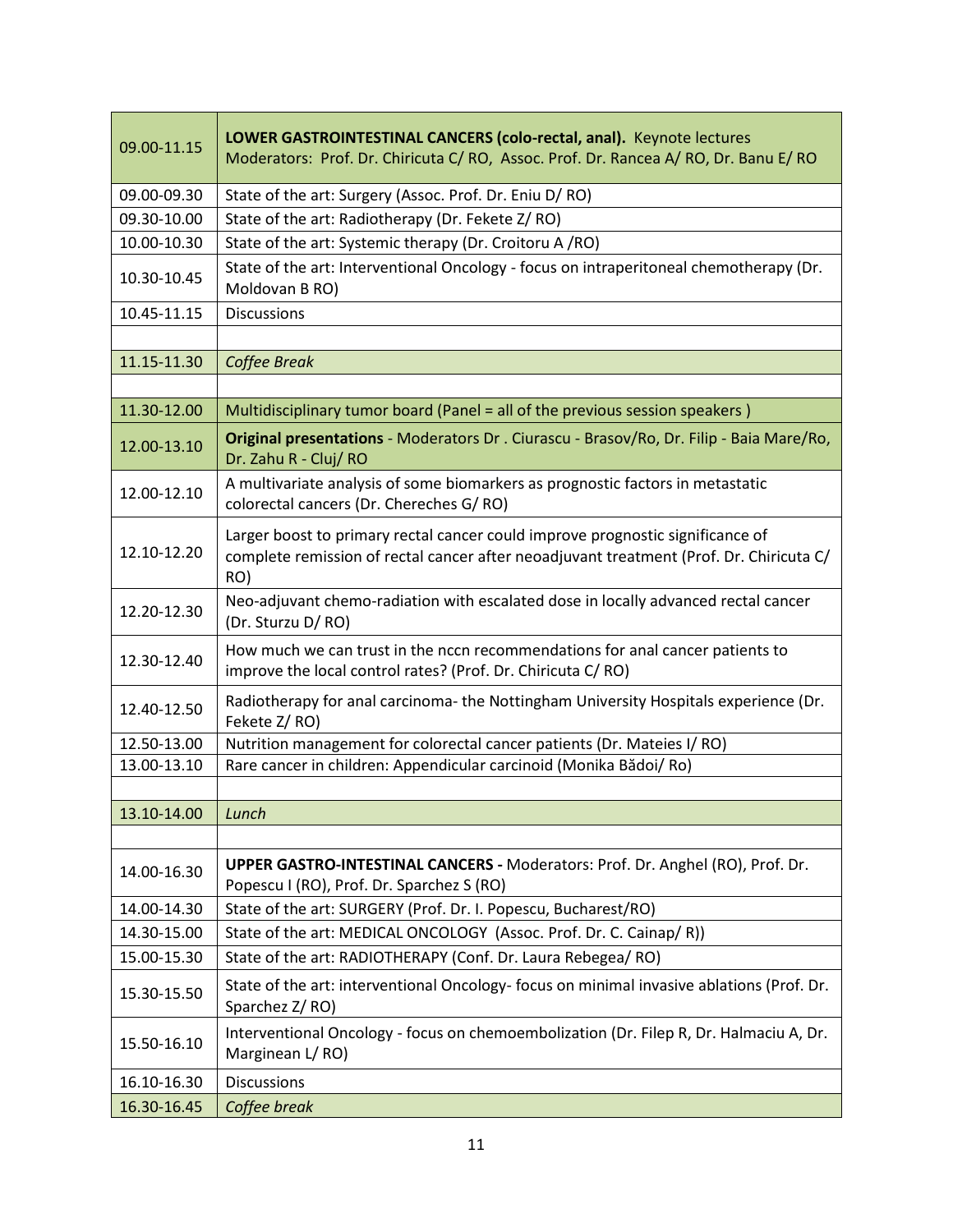| 16.45-17.15 | MULTIDSICIPLINARY TUMOR BOARD (Panel = all of the previous session speakers)                                                                       |  |
|-------------|----------------------------------------------------------------------------------------------------------------------------------------------------|--|
| 17.15-18.15 | Original presentations - Moderators: Dr. Muntean A - Cluj/RO, Dr. Curescu S -<br>Timisoara/RO, Dr. Barbu C - Bucharest/Ro                          |  |
| 17.15-17.25 | Using genomic alterations of cancer cells for systemic therapy in daily practice – the st.<br>constantin hospital experience (Dr. Banu E/RO)       |  |
| 17.25-17.35 | Anti-angiogenic treatment and the reactive oxygen species in experimental<br>$RS-1$<br>hepatocellular carcinoma (Dr. Gruia M.I/RO)                 |  |
| 17.35-17.45 | Systemic treatment options in pancreatic adenocarcinoma (Dr. Ilie SM/RO)                                                                           |  |
| 17.45-17.55 | Computer-aided diagnosis of abdominal masses - preliminary results, (Dr. Dumitrescu<br>I/RO                                                        |  |
| 17.55-18.05 | A parallel robotic system might increase brachytherapy availability and reproducibility -<br>the Cluj CHANCE concept (Assoc. Prof. Dr. Kacsó G/RO) |  |
| 18.05-18.15 | Software-aided reconstruction of liver volumetry (Dr. Dumitrescu I/RO)                                                                             |  |
|             |                                                                                                                                                    |  |
| 18.15-18.30 | <b>Evaluation forms</b>                                                                                                                            |  |
|             |                                                                                                                                                    |  |
| 18.30-19.00 | <b>Joint Board Meeting SRR &amp; SRROM</b>                                                                                                         |  |

|             | <b>SATURDAY, November 5th, 2016</b>                                                                                                                                            |
|-------------|--------------------------------------------------------------------------------------------------------------------------------------------------------------------------------|
| 09.00-13.00 | <b>HALL CROWNE A - Pharma/ Companies Symposia</b>                                                                                                                              |
| 09.00-09.30 | Amgen Symposium - Metastatic Colorectal (Prof. Dr. Marc Peeters)<br>Tratamentul de prima linie in cancerul colorectal metastatic cu gena<br>RAS de tip salbatic                |
| 09.30-10.00 | Amgen Symposium - Dermatology (Prof. Dr. Siegfried Segaert)<br>Managementul reactiilor adverse cutanate la pacientii tratati cu<br>anticorpi anti-EGFR                         |
| 10:00-10:30 | Roche Symposium - Her-2/neu- Directed Treatment in Breast cancer<br>(Prof. Dr. Cristoph Zielinski)                                                                             |
| 10.30-10:45 | amenajare sala                                                                                                                                                                 |
| 10.45-11.25 | MSD Symposium (Prof. Dr. Cristoph Zielinski, Prof. Dr. Rodica Anghel)                                                                                                          |
| 11.30-12.00 | Astra Zeneca Symposium - Terapia hormonală, prima "terapie țintită"<br>pentru cancerul mamar cu receptori hormonali prezenți - Dr. Dana<br>Grecea; moderator: Dr. Mircea Dediu |
| 12.00-12.30 | Novartis Symposium - Malign Melanoma (Dr. Curca Razvan, Dr. Andrei<br>Ungureanu)                                                                                               |
| 12.30-13.00 | A&D Pharma Symposium - Cystistat (Dr. Manu Andrei)                                                                                                                             |
|             |                                                                                                                                                                                |
| 13.00-14.00 | Lunch                                                                                                                                                                          |
|             |                                                                                                                                                                                |
| 14.00-14.30 | Roche Symposium - Optimizing therapy in metastatic lung cancer (Prof.                                                                                                          |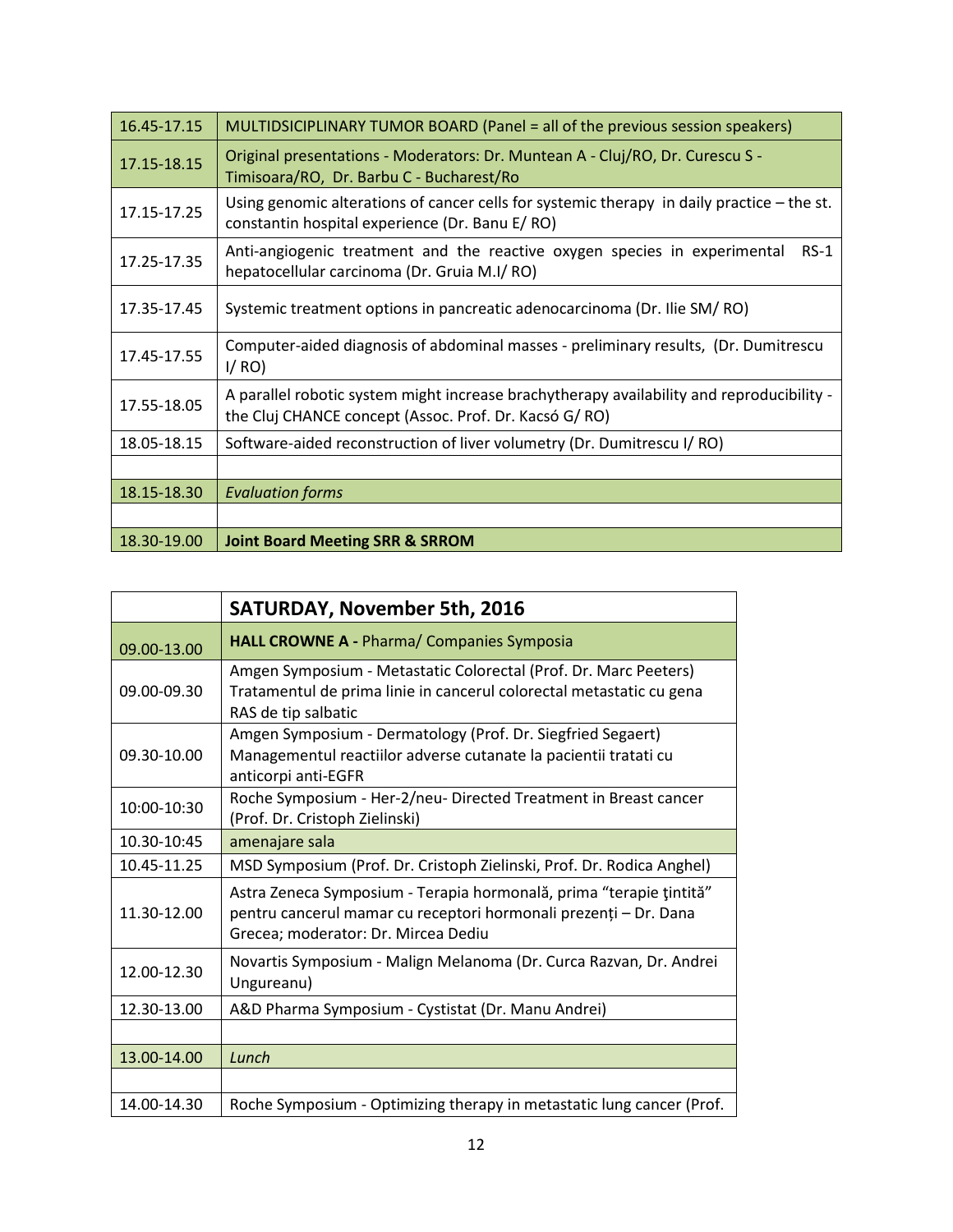|             | Dr. Tudor Ciuleanu)                                                                                                                                                  |  |
|-------------|----------------------------------------------------------------------------------------------------------------------------------------------------------------------|--|
| 14.30-15.00 | Merck Symposium (Prof. Dr. Rodica Anghel)                                                                                                                            |  |
| 15.00-16.00 | J&J Symposium Assoc. Prof. Dr. Gabriel Kacso (RO), Dr. Nina Tunariu<br>(UK) - How can modern imaging impact treatment approaches in<br>management of prostate cancer |  |
| 16.00-16.30 | Genekor Symposium - Biopsia lichida in stabilirea profilului genomic<br>(Prof. Dr. Tudor Ciuleanu)                                                                   |  |
|             |                                                                                                                                                                      |  |
| 16.30-16.45 | Coffee break                                                                                                                                                         |  |
|             |                                                                                                                                                                      |  |
| 16:45-17:30 | Pfizer Symposium - Prof. Dr. Tudor Ciuleanu - Treatment updates in<br><b>MRCC</b>                                                                                    |  |
| 17:30-17:45 | Pfizer Symposium - Prof. Dr. Tudor Ciuleanu - Oncogene driven NSCLC                                                                                                  |  |

|             | <b>SATURDAY, November 5th, 2016</b>                                                                                                                               |
|-------------|-------------------------------------------------------------------------------------------------------------------------------------------------------------------|
| 09.00-17.30 | HALL MAGNOLIA 2 - Workshop IAEA                                                                                                                                   |
| 09.00-17.30 | HALL C National Training Course on acceptance and commissioning of<br>radiotherapy equipment. Practical approach for LINAC based equipment<br>(3DCRT, IMRT, VMAT) |
| 09.00-09.45 | TPS overview; Differences between treatment planning systems, PhD Maria<br>Mania Aspradakis                                                                       |
| 09.45-10.30 | IAEA TPS clinical commissioning protocol. Results of the IAEA project on<br>TPS audit in Europe, PhD Eduard Gershkevitsh                                          |
|             |                                                                                                                                                                   |
| 10.30-11.00 | Coffee Break                                                                                                                                                      |
|             |                                                                                                                                                                   |
| 11.00-12.00 | Acceptance tests of a TPS, PhD Nuria Jornet                                                                                                                       |
| 12.00-13.00 | TPS Dose calculation algorithms, PhD Maria Mania Aspradakis                                                                                                       |
|             |                                                                                                                                                                   |
| 13.00-14.00 | Lunch                                                                                                                                                             |
|             |                                                                                                                                                                   |
| 14.00-15.00 | Commissioning tests on a TPS (I), PhD Nuria Jornet                                                                                                                |
| 15.00-15.45 | Commissioning tests on a TPS (II), PhD Nuria Jornet                                                                                                               |
|             |                                                                                                                                                                   |
| 15.45-16.00 | Coffee break                                                                                                                                                      |
|             |                                                                                                                                                                   |
| 16.00-17.00 | Preparatory work for practicals PhD Nuria Jornet/ PhD Maria Mania<br>Aspradakis, PhD Eduard Gershkevitsh, PhD Mihai Dumitrache, PhD Alina<br>Tanase               |
| 17.00-17.30 | Vendor session - the medical physicist perspective IBA                                                                                                            |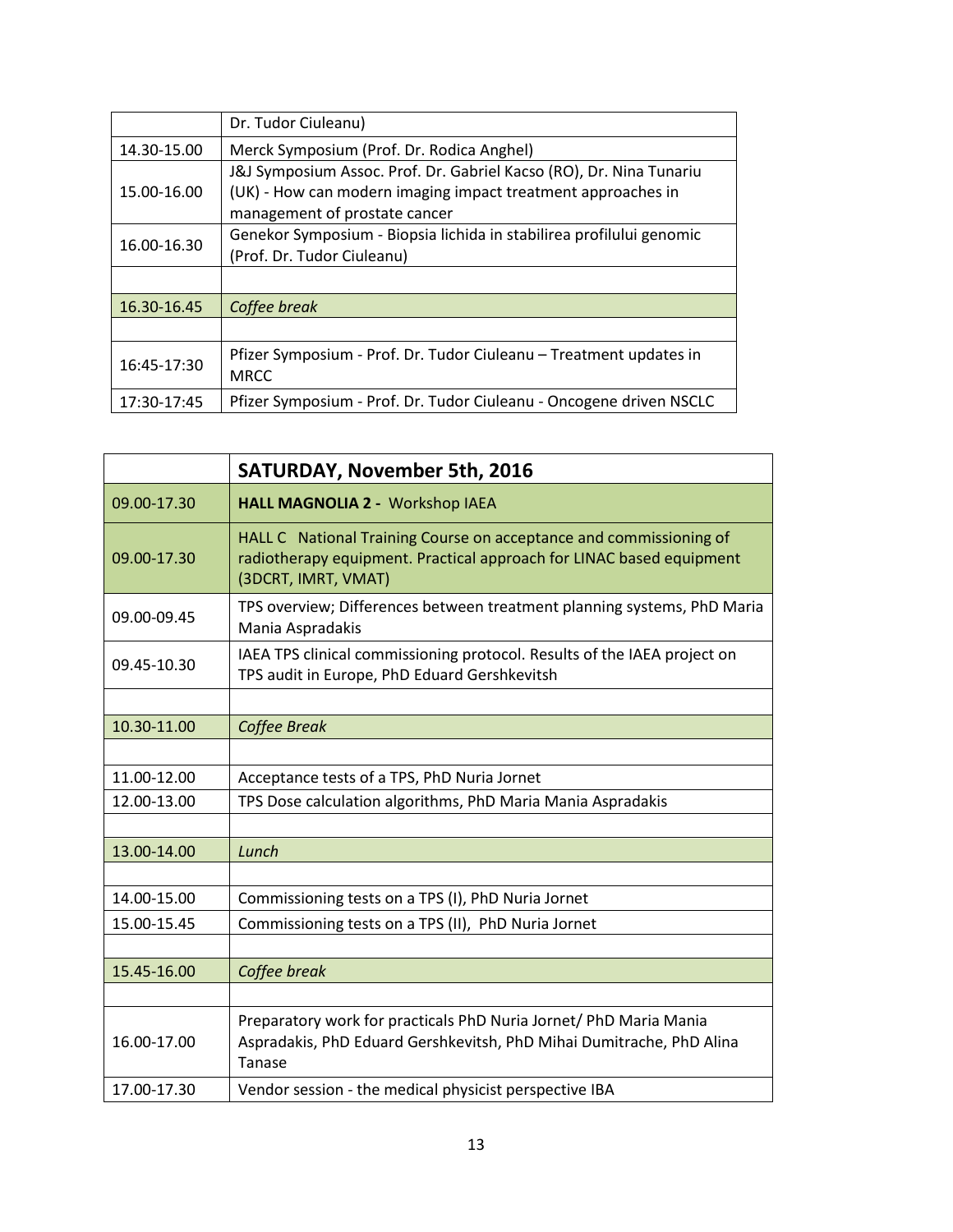|             | <b>SATURDAY, November 5th, 2016</b>                                                                                                                                                                                                                                                                                                                                                     |
|-------------|-----------------------------------------------------------------------------------------------------------------------------------------------------------------------------------------------------------------------------------------------------------------------------------------------------------------------------------------------------------------------------------------|
| 10.00-13.00 | <b>HALL MOLDOVA PHYSICS &amp; RTT SESSION</b>                                                                                                                                                                                                                                                                                                                                           |
| 10.00-10.15 | ELECTRONIC PATIENT RECORD IN RADIOTHERAPY<br>Sipos Oana*, Demeter Daniel*, Negrean Silvia*, Zahu Renata*,<br>Noemi Schultes*<br>*Amethyst Radiotherapy Center Cluj                                                                                                                                                                                                                      |
| 10.15-10.30 | DAILY IMAGE GUIDANCE WITH CONE-BEAM COMPUTED<br>TOMOGRAPHY FOR PROSTATE CANCER IMRT; Grosu Mirabela<br>Emanuela*, Badiu Adina Madalina*, Sarca Irina Claudia*, Vitca<br>Daniel Ioan*, Pirv Ovidiu Ioan*, Zahu Renata*, Eva Andrea*,<br>Trandafir Diana*, Schultes Noemi*, Kacsó Gabriel*,**<br>*Amethyst Radiotherapy Center Cluj, **University of Medicine<br>and Pharmacy Cluj-Napoca |
| 10.30-10.45 | THE ROLE OF THE RTT IN DETECTING POSSIBLE ERRORS IN<br>BRACHYTHERAPY; Sarca Irina Claudia*, Persa Daniela Raveca*,<br>Grosu Mirabela Emanuela*, Lungu Alexandra*, Schultes Noemi*,<br>Dordai Dan*, Zahu Renata*, Negrut Lavinia*, Bote Aurel*, Kacso<br>Gabriel*,**<br>*Amethyst Radiotherapy Center Cluj, **University of Medicine<br>and Pharmacy Cluj-Napoca                         |
| 10.45-11.00 | EVALUATION OF AUTOMATED INVERS TREATMENT PLANNING<br>FOR DIFFERENT LOCALIZATION D.L. Trandafir*, A. Eva*, N.<br>Schultes*, D. Dordai*<br>*Amethyst Radiotherapy Center Cluj                                                                                                                                                                                                             |
| 11.00-11.15 | INTENSITY MODULATED RADIOTHERAPY VS 3D CONFORMAL IN<br>BREAST IRADIATION; Ioana Scarlatescu*, Bogdan Ile*, Aurel<br>Chis*, Marius Spunei*, Alin Tanase*, Ioana Lupse*, Noemi<br>Besenyodi*, Anca Croitoru*<br>*Asociatia OncoHelp Timisoara                                                                                                                                             |
|             |                                                                                                                                                                                                                                                                                                                                                                                         |
| 11.15-11.45 | Coffee Break                                                                                                                                                                                                                                                                                                                                                                            |
| 11.45-12.00 | IMPACT OF MULTILEAF COLLIMATOR MODELS ON VMAT<br>PROSTATE PLANS; A. Eva*, D. Dordai*, N. Schultes*, G. Kacso*, **<br>*AMETHYST RADIOTHERAPY CENTER CLUJ, ** UMF"IULIU<br><b>HATIEGANU" CLUJ</b>                                                                                                                                                                                         |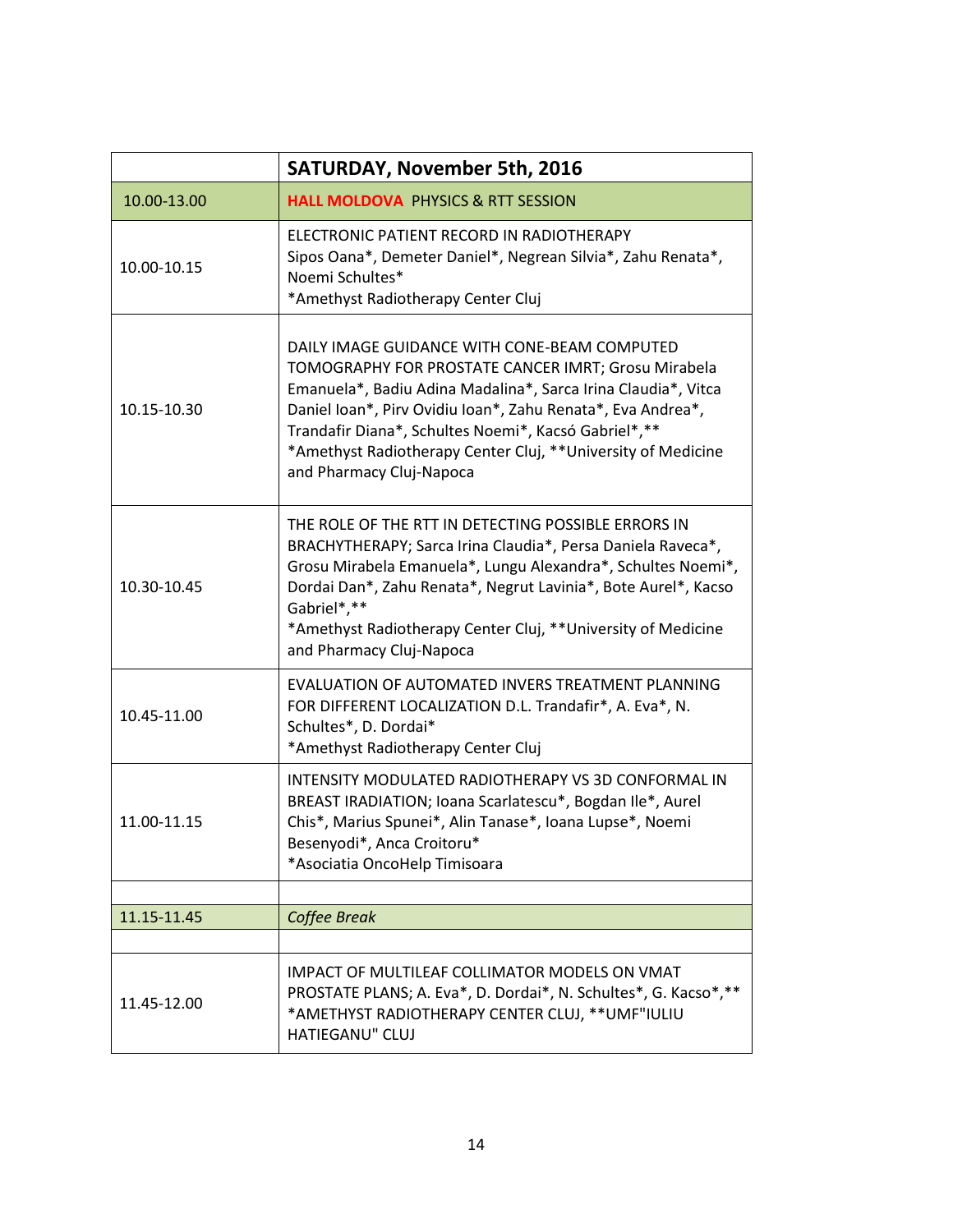| 12.00-12.15 | REPRODUCTIBILITY OF BLADDER VOLUME IN PELVIC<br>RADIOTHERAPY; Aurel Bote*, Lavinia Negrut*, Renata Zahu*,<br>Gabriel Kacso*,** Daniel Demeter*, Madalina Badiu*, Emanuela<br>Grosu*, Silvia Negrean*, Claudia Sarca*, Alexandra Lungu*<br>*Amethyst RTC CLUJ; ** UMF "Iuliu Hatieganu" Cluj |
|-------------|---------------------------------------------------------------------------------------------------------------------------------------------------------------------------------------------------------------------------------------------------------------------------------------------|
| 12.15-12.30 | HIP PROSTHESES METAL INDUCED ARTIFACTS INFLUENCE IN<br><b>PROSTATE CANCER RADIATION THERAPY; Suditu Mihai*, Barbu</b><br>Cristian*, Ciocaltei Violeta*, Adam Daniela*, Popa Raducu*<br>*Amethyst, Otopeni                                                                                   |
| 12.30-12.45 | PATIENT PREPARATION, IMMOBILIZATION AND IMAGING IN<br>PROSTATE CANCER MODERN RADIATION THERAPY; lanole Gigi*,<br>Negrescu Elena*<br>*Amethyst, Otopeni                                                                                                                                      |
| 12.45-13.00 | 12.45-13.00 CBCT USE FOR DOSIMETRIC IMPACT ANALYZE<br>DURING BLADDER CANCER RADIATION THERAPY; Adam Daniela*,<br>Barbu Cristian*, Suditu Mihai*, Violeta Ciocaltei*, Popa Raducu*,<br>Duran Cristina*<br>*Amethyst Radiology Therapeutic Center, Otopeni                                    |

|             | <b>SATURDAY, November 5th, 2016</b>                                                                                                                    |
|-------------|--------------------------------------------------------------------------------------------------------------------------------------------------------|
| 09.00-18.30 | <b>HALL MAGNOLIA 1 - ASISTENTI MEDICALI</b>                                                                                                            |
| 09.00-11.15 | Moderator: Nicolaescu Steluta                                                                                                                          |
| 09.00-09.10 | Nobila profesie de asistent medical ieri si azi; Autor: Berdila Aurelia, Coautori:<br>Croitoru Iulia, Mihai Liliana                                    |
| 09.10-09.20 | Managementul emotiilor; Autor: Stroe Mariana, Coautori: Dragan Violeta,<br>Stanciulescu Rodica                                                         |
| 09.20-09.30 | Importanta comunicarii in relatia asistent medical - pacient; Autor: Zamfir Vera,<br>Coautori: Stancu Nela Daniela, Dragoescu Angela, Ioan Paul Bogdan |
| 09.30-09.40 | Mobbing vs. Bullying în sistemul sanitar; Autor: Alexe Viorica, Coautori: Gais<br>Stela, Baicu Xenia                                                   |
| 09.40-09.50 | Radioprotectia personalului medical si a pacientilor in practica de medicina<br>nucleara; Autor: Vasile Mihaela, Coautori: Nita Corina                 |
| 09.50-10.00 | Etapele medicale parcurse de pacient in afectiunile oncologice; Autor: Mariana<br>Pirgaru, Coautori: Ichim Monica                                      |
| 10.00-10.10 | Trairile emotionale ale pacientului oncologic; Autor: Dumitrascu Giliola,<br>Coautori: Neacsu Daniela, Vizitiu Claudiu                                 |
| 10.10-10.20 | Poveste unei picaturi de sange; Autor: Bortoloti Adelina, Coautori: Nicolaescu<br>Steluta, Bonciu Alina                                                |
| 10.20-10.30 | Modificări hematologice în cancer; Autor: Alexe Gheorghe, Marinov Ecaterina,<br>Alexe Viorica Liliana                                                  |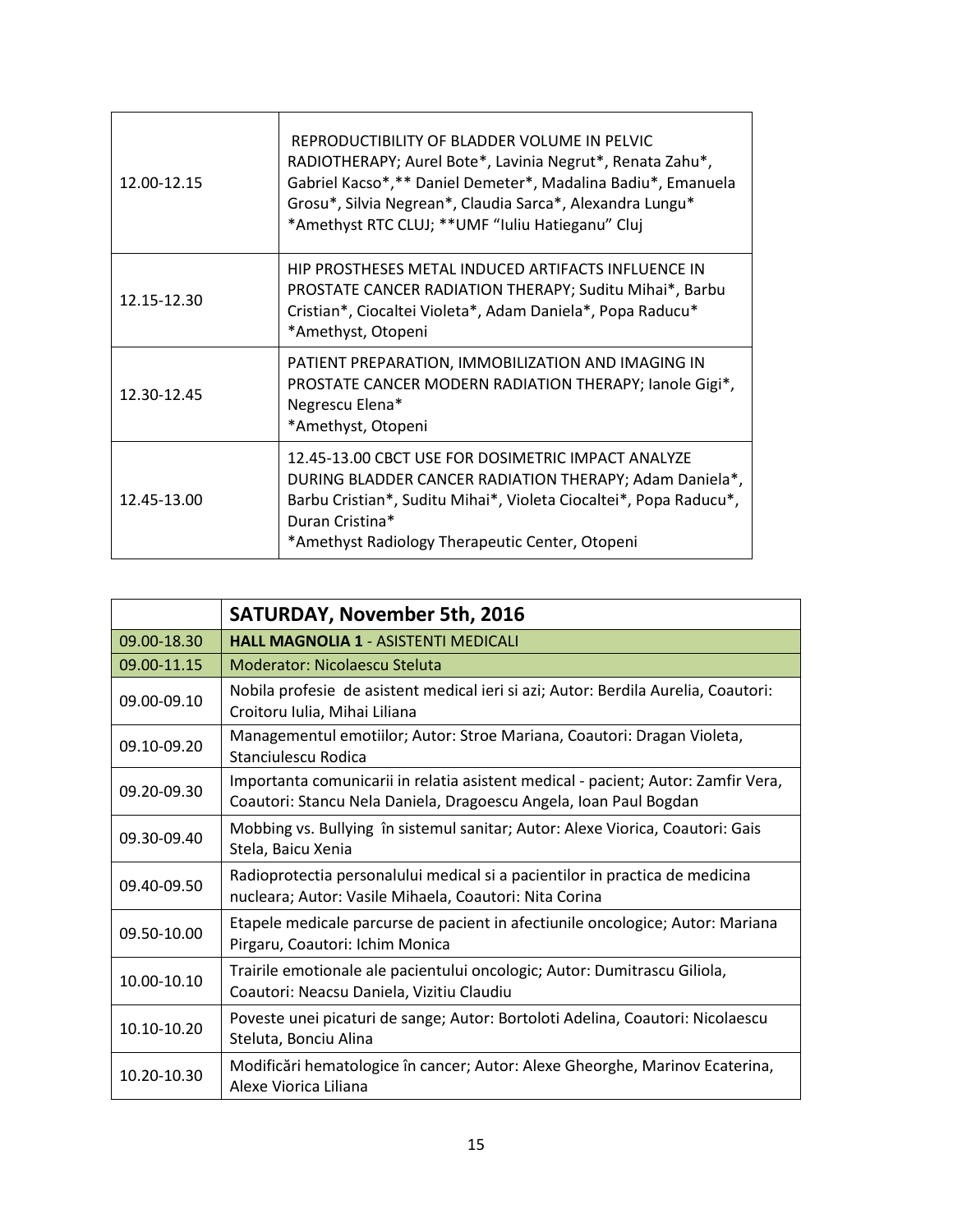| 10.30-10.40 | Markerii tumorali - indicații, limite, interferențe analitice; Autor: Alexe Viorica<br>Liliana, Alexe Gheorghe, Forcos Mariana                                                    |
|-------------|-----------------------------------------------------------------------------------------------------------------------------------------------------------------------------------|
| 10.40-10.50 | Preventia in cancerul de san; Autor: Serban Meri, Coautori: Iordache Andreea,<br>Poenaru Raluca                                                                                   |
| 10.50-11.00 | Rolul asistentului medical in cancerul mamar; Autor: Dragan Gabriela, Coautori:<br>Vasile Oana                                                                                    |
| 11.00-11.10 | Mastita Carcinomatoasa; Autor: Baicu Xenia, Coautori: Soceanu Lenuta, Bota<br>Violeta                                                                                             |
| 11.10-11.20 | Toxicitatea acuta urinara in RT cancerului de prostata; Autor: Mihaela ROMAN;<br>Coautori: Oana Hetea, Renata Zahu                                                                |
| 11.20-11.30 | Coffee Break                                                                                                                                                                      |
|             |                                                                                                                                                                                   |
| 12.00-13.00 | Moderator: Berdila Aurelia                                                                                                                                                        |
| 12.00-12.10 | Efectele adverse ale chimioterapiei in cancerul de san; Autor: Anghelus Nicoleta,<br>Coautori: Berdila Aurelia, Vatu Alina Cristina                                               |
| 12.10-12.20 | Rolul asistentei medicale in ingrijirea pacientilor oncologici cu infectii; Autor:<br>Goleanu Mihaela, Coautori: Boeru Steliana, Neacsa Mirela                                    |
| 12.20-12.30 | Ingrijirea plagilor operatorii; Autor: Marinica Nicoleta Eleonora, Coautori: Sima<br>Mirela, Ioan Gabriela                                                                        |
| 12.30-12.40 | Managementul participarii asistentului A.T.I. la -Intubatia orotraheala a<br>pacientului din oncologie; Autor: Manolache Eugenia, Coautori: Alexandru<br>Mariana, Trusca Veronica |
| 12.40-12.50 | Rolul asistentului medical de anestezie in monitorizarea pacientului pentru<br>inducerea somnului; Autor: Manolache Eugenia, Coautori: Bogdan Costinela,<br>Catrinoiu Ioana       |
|             |                                                                                                                                                                                   |
| 13.00-14.00 | Lunch                                                                                                                                                                             |
|             |                                                                                                                                                                                   |
| 14.00-14.10 | Acordarea primului ajutor in stopul cardio-respirator; Autor: Florescu Codrut,<br>Coautori: Pana Doina, Glavan Elena                                                              |
| 14.10-14.20 | Cancerul ovarian; Autor: Cioara Ileana, Coautori: Boruga Mihaela, Ivan Mariana                                                                                                    |
| 14.20-14.30 | Variatiile Markerului tumoral in cancerul ovarian; Autor: Bejinariu Isabela,<br>Coautori: Lecea Alexandrina, Marin Adriana                                                        |
| 14.30-14.40 | Rolul tomografiei computerizate în stabilirea planului de tratament al cancerului<br>de col uterin; Autor: Burcea Georgeta, Coautori: Zamfir Simona, Pana Teodor                  |
| 14.40-14.50 | Hemoragia digestiva superioara sau ulcerul gastric de stress; Autor: Dumitru<br>Irina Daniela, Bragadireanu Mihaela, Ghinea Nicoleta                                              |
| 14.50-15.00 | Ingrijirea pacientilor cu neoplasm gastric; Autor: Croitoru Iulia, Coautori:<br>Anghelus Nicoleta, Lencsik Ioana Alina                                                            |
| 15.00-15.10 | Ingrijiri acordate pacientului oncologic in sectia radioterapie; Autor: Fratiloiu<br>Mirela, Coautori: Serban Meri                                                                |